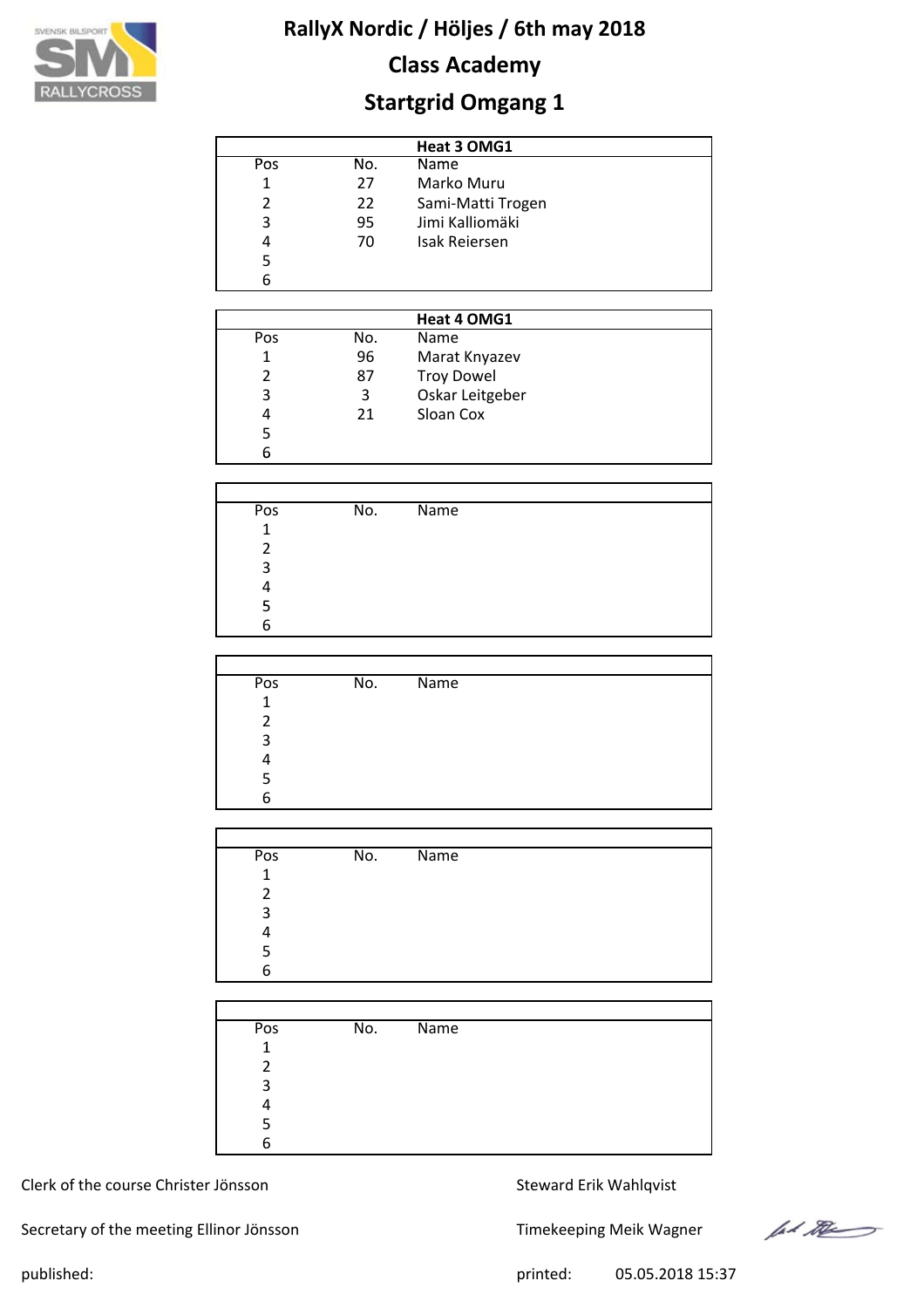

## **RallyX Nordic Höljes**

#### **Academy**

**Free Practice 1** 

#### **Practice (4 Laps) started at 17:03:52**

# SVENSK BILSPORT **CRO**

### **Höljes 1,210 Km 05.05.2018 17:10**

| Pos |    | No. Name             | Entrant              | Make              | Nat./Club   | Laps | Best Tm |       | Diff In Lap | 2nd Best |
|-----|----|----------------------|----------------------|-------------------|-------------|------|---------|-------|-------------|----------|
|     | 22 | Sami-Matti Trogen    | <b>SFT Promotion</b> | Renault Clio RS R | FIN-        | ر    | 49.381  |       |             | 50.142   |
|     | 95 | Jimi Kalliomäki      | <b>SFT Promotion</b> | Renault Clio RS R | FIN-        | 3    | 50.430  | 1.049 |             | 51.590   |
|     |    | Marko Muru           | <b>SFT Promotion</b> | Renault Clio RS R | FST-        | 3    | 50.620  | 1.239 | 3           | 51.860   |
| 4   |    | Oskar Leitgeber      | <b>SFT Promotion</b> | Renault Clio RS R | POL-        | 3    | 51.170  | 1.789 |             | 51.992   |
| b.  | 70 | Isak Reiersen        | <b>SFT Promotion</b> | Renault Clio RS R | SWF-        | 2    | 51.217  | .836  | 3           | 51.688   |
| b   | 96 | <b>Marat Knyazev</b> | <b>SFT Promotion</b> | Renault Clio RS R | RUS-        | 2    | 51.283  | 1.902 | 3           | 53.603   |
|     |    | <b>Sloan Cox</b>     | <b>SFT Promotion</b> | Renault Clio RS R | <b>NF7-</b> | 3    | 51.456  | 2.075 |             | 51.459   |
|     | 87 | Troy Dowel           | <b>SFT Promotion</b> | Renault Clio RS R | AUS-        |      | 52.459  | 3.078 |             | 52.527   |

**Official Timing mwraceconsulting.com Orbits** 

Timekeeping M. Wagner:  $\mathbb{Z}$   $\mathbb{Z}$  Clerk of the course Christer Jönsson

**Printed: 05.05.2018 17:07:35** 

Steward Erik Wahlqvist: Steward Erik Wahlqvist: Secretary of the meeting Ellinor Jönsson

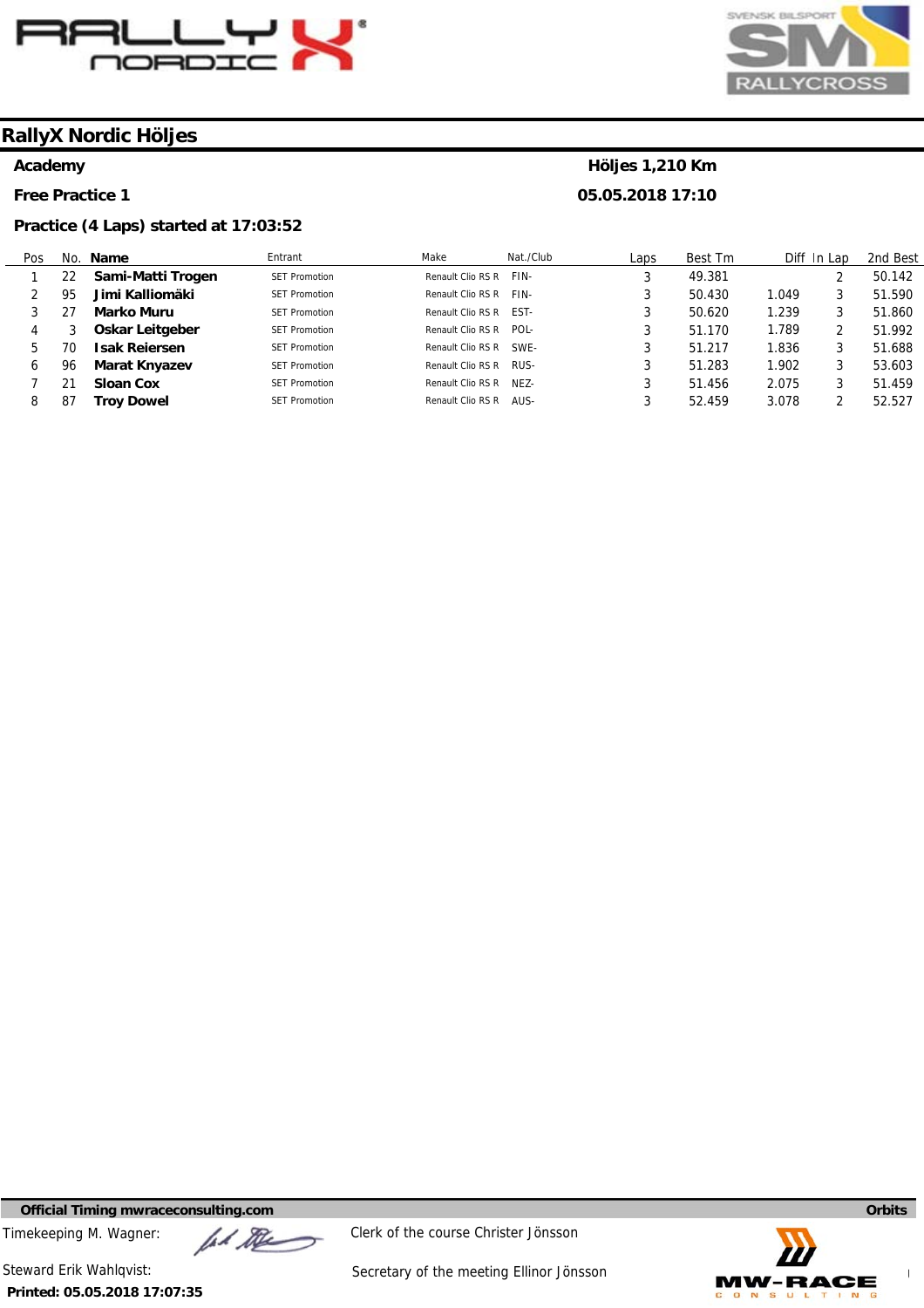



**Höljes 1,210 Km 05.05.2018 17:10** 

## **RallyX Nordic Höljes**

#### **Academy**

**Free Practice 1** 

#### **Practice (4 Laps) started at 17:03:52**

| Lap                                     | Lap Tm                 | Diff     | <b>Time of Day</b>           | Lap | Lap Tm | Diff | <b>Time of Day</b> | Lap | Lap Tm | Diff | Time of Day |
|-----------------------------------------|------------------------|----------|------------------------------|-----|--------|------|--------------------|-----|--------|------|-------------|
|                                         | (22) Sami-Matti Trogen |          |                              |     |        |      |                    |     |        |      |             |
| 1                                       |                        |          | 17:05:39.900                 |     |        |      |                    |     |        |      |             |
| $\overline{a}$                          | 49.381                 |          | 17:06:29.281                 |     |        |      |                    |     |        |      |             |
| $\mathsf 3$                             | 50.142                 | $+0.761$ | 17:07:19.423                 |     |        |      |                    |     |        |      |             |
|                                         |                        |          |                              |     |        |      |                    |     |        |      |             |
| (95) Jimi Kalliomäki                    |                        |          |                              |     |        |      |                    |     |        |      |             |
| $\mathbf{1}$                            |                        |          | 17:05:36.560                 |     |        |      |                    |     |        |      |             |
| $\overline{c}$                          | 51.590                 | $+1.160$ | 17:06:28.150                 |     |        |      |                    |     |        |      |             |
| $\mathbf{3}$                            | 50.430                 |          | 17:07:18.580                 |     |        |      |                    |     |        |      |             |
| (27) Marko Muru                         |                        |          |                              |     |        |      |                    |     |        |      |             |
| $\mathbf{1}$                            |                        |          | 17:05:24.407                 |     |        |      |                    |     |        |      |             |
| $\overline{c}$                          | 51.860                 | $+1.240$ | 17:06:16.267                 |     |        |      |                    |     |        |      |             |
| 3                                       | 50.620                 |          | 17:07:06.887                 |     |        |      |                    |     |        |      |             |
| (3) Oskar Leitgeber                     |                        |          |                              |     |        |      |                    |     |        |      |             |
| -1                                      |                        |          | 17:04:54.199                 |     |        |      |                    |     |        |      |             |
| $\overline{\mathbf{c}}$                 | 51.170                 |          | 17:05:45.369                 |     |        |      |                    |     |        |      |             |
| $\mathsf 3$                             | 51.992                 | $+0.822$ | 17:06:37.361                 |     |        |      |                    |     |        |      |             |
|                                         |                        |          |                              |     |        |      |                    |     |        |      |             |
| (70) Isak Reiersen                      |                        |          |                              |     |        |      |                    |     |        |      |             |
| $\mathbf{1}$<br>$\sqrt{2}$              | 51.688                 | $+0.471$ | 17:05:28.832<br>17:06:20.520 |     |        |      |                    |     |        |      |             |
| $\mathbf{3}$                            | 51.217                 |          | 17:07:11.737                 |     |        |      |                    |     |        |      |             |
|                                         |                        |          |                              |     |        |      |                    |     |        |      |             |
| (96) Marat Knyazev                      |                        |          |                              |     |        |      |                    |     |        |      |             |
| 1                                       |                        |          | 17:05:17.238                 |     |        |      |                    |     |        |      |             |
| $\overline{c}$                          | 53.603                 | $+2.320$ | 17:06:10.841                 |     |        |      |                    |     |        |      |             |
| 3                                       | 51.283                 |          | 17:07:02.124                 |     |        |      |                    |     |        |      |             |
| (21) Sloan Cox                          |                        |          |                              |     |        |      |                    |     |        |      |             |
| $\mathbf{1}$                            |                        |          | 17:05:16.461                 |     |        |      |                    |     |        |      |             |
| $\sqrt{2}$                              | 51.459                 | $+0.003$ | 17:06:07.920                 |     |        |      |                    |     |        |      |             |
| 3                                       | 51.456                 |          | 17:06:59.376                 |     |        |      |                    |     |        |      |             |
|                                         |                        |          |                              |     |        |      |                    |     |        |      |             |
| (87) Troy Dowel                         |                        |          | 17:05:06.466                 |     |        |      |                    |     |        |      |             |
| $\mathbf{1}$<br>$\overline{\mathbf{c}}$ | 52.459                 |          | 17:05:58.925                 |     |        |      |                    |     |        |      |             |
| $\mathsf 3$                             | 52.527                 | $+0.068$ | 17:06:51.452                 |     |        |      |                    |     |        |      |             |
|                                         |                        |          |                              |     |        |      |                    |     |        |      |             |
|                                         |                        |          |                              |     |        |      |                    |     |        |      |             |
|                                         |                        |          |                              |     |        |      |                    |     |        |      |             |
|                                         |                        |          |                              |     |        |      |                    |     |        |      |             |
|                                         |                        |          |                              |     |        |      |                    |     |        |      |             |
|                                         |                        |          |                              |     |        |      |                    |     |        |      |             |
|                                         |                        |          |                              |     |        |      |                    |     |        |      |             |
|                                         |                        |          |                              |     |        |      |                    |     |        |      |             |
|                                         |                        |          |                              |     |        |      |                    |     |        |      |             |
|                                         |                        |          |                              |     |        |      |                    |     |        |      |             |
|                                         |                        |          |                              |     |        |      |                    |     |        |      |             |
|                                         |                        |          |                              |     |        |      |                    |     |        |      |             |
|                                         |                        |          |                              |     |        |      |                    |     |        |      |             |
|                                         |                        |          |                              |     |        |      |                    |     |        |      |             |
|                                         |                        |          |                              |     |        |      |                    |     |        |      |             |
|                                         |                        |          |                              |     |        |      |                    |     |        |      |             |
|                                         |                        |          |                              |     |        |      |                    |     |        |      |             |
|                                         |                        |          |                              |     |        |      |                    |     |        |      |             |
|                                         |                        |          |                              |     |        |      |                    |     |        |      |             |
|                                         |                        |          |                              |     |        |      |                    |     |        |      |             |
|                                         |                        |          |                              |     |        |      |                    |     |        |      |             |
|                                         |                        |          |                              |     |        |      |                    |     |        |      |             |

**Official Timing mwraceconsulting.com Orbits Orbits <b>Orbits Orbits Orbits Orbits Orbits Orbits Orbits** 

Timekeeping M. Wagner:  $\mu$  Music Clerk of the course Christer Jönsson

**Printed: 05.05.2018 17:07:55**  Steward Erik Wahlqvist: Steward Erik Wahlqvist: Secretary of the meeting Ellinor Jönsson

**www.mylaps.com MW-RACE**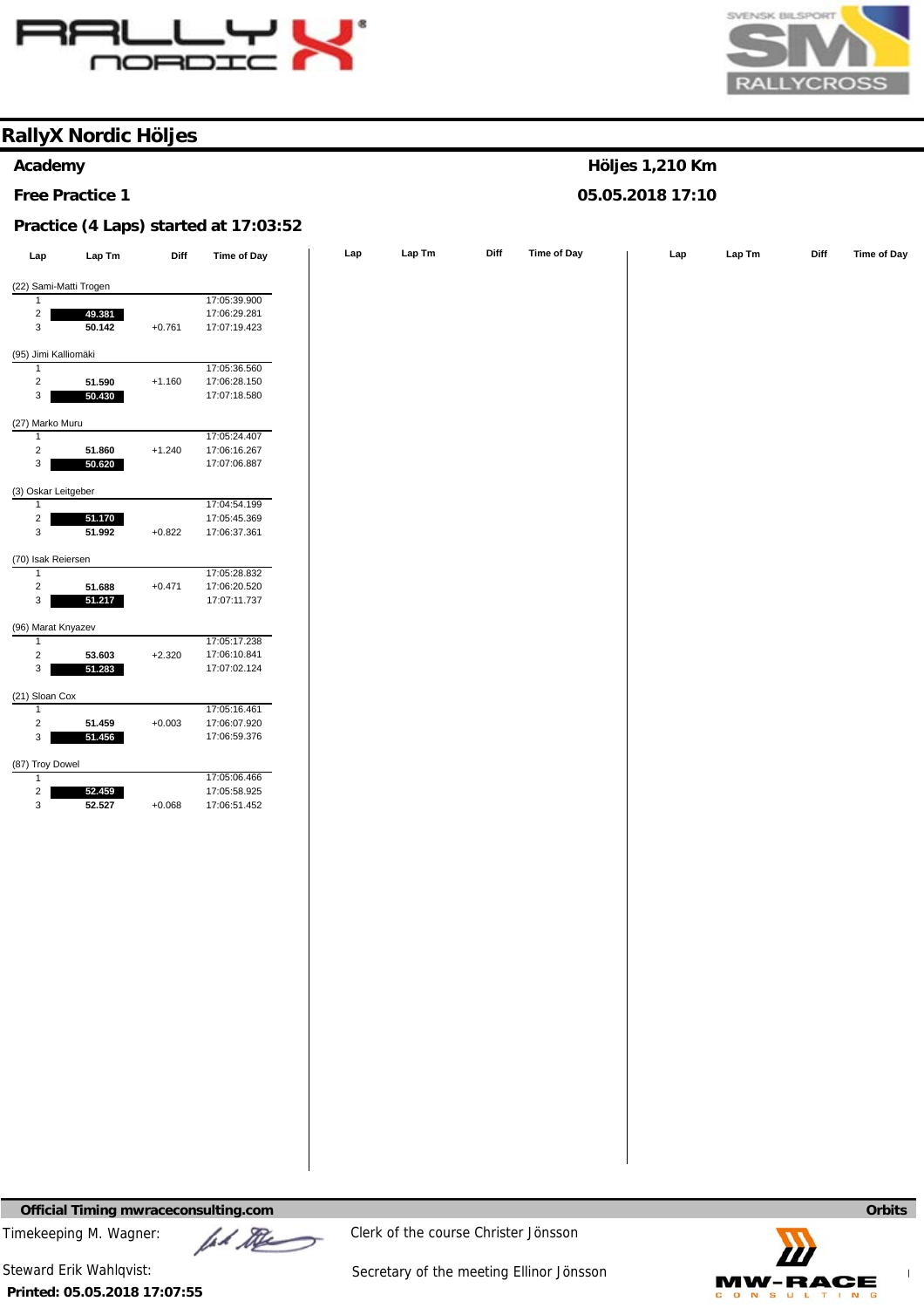

#### **RallyX Nordic Höljes**

#### **Academy**

**Free Practice 2** 

#### **Practice (4 Laps) started at 17:42:34**

# SVENSK BILSPORT  $CBC$

### **Höljes 1,210 Km 05.05.2018 17:50**

Pos 1 2 3 4 5 6 7 8 No. **Name**  22 3 21 95 70 96 27 87 **Sami-Matti Trogen Oskar Leitgeber Sloan Cox Jimi Kalliomäki Isak Reiersen Marat Knyazev Marko Muru Troy Dowel**  Entrant SET Promotion SET Promotion SET Promotion SET Promotion SET Promotion SET Promotion SET Promotion SET Promotion Make Renault Clio RS R Renault Clio RS R POL-Renault Clio RS R NEZ-Renault Clio RS R FIN-Renault Clio RS R SWE-Renault Clio RS R RUS-Renault Clio RS R EST-Renault Clio RS R AUS-Nat./Club FIN-Laps 3 3 3 3 3 3 3 3 Best Tm 50.359 50.413 50.591 50.764 50.764 50.832 50.849 52.304 Diff In Lap 0.054 0.232 0.405 0.405 0.473 0.490 1.945 2 3 3 2 2 2 2 2 2nd Best 50.507 50.551 51.072 50.871 50.934 51.604 50.850 52.873

**Official Timing mwraceconsulting.com Orbits Orbits Orbits Orbits Orbits Orbits** 

Timekeeping M. Wagner:  $\mu$  Music Clerk of the course Christer Jönsson

**Printed: 05.05.2018 17:46:20** 

Steward Erik Wahlqvist: Steward Erik Wahlqvist: Secretary of the meeting Ellinor Jönsson

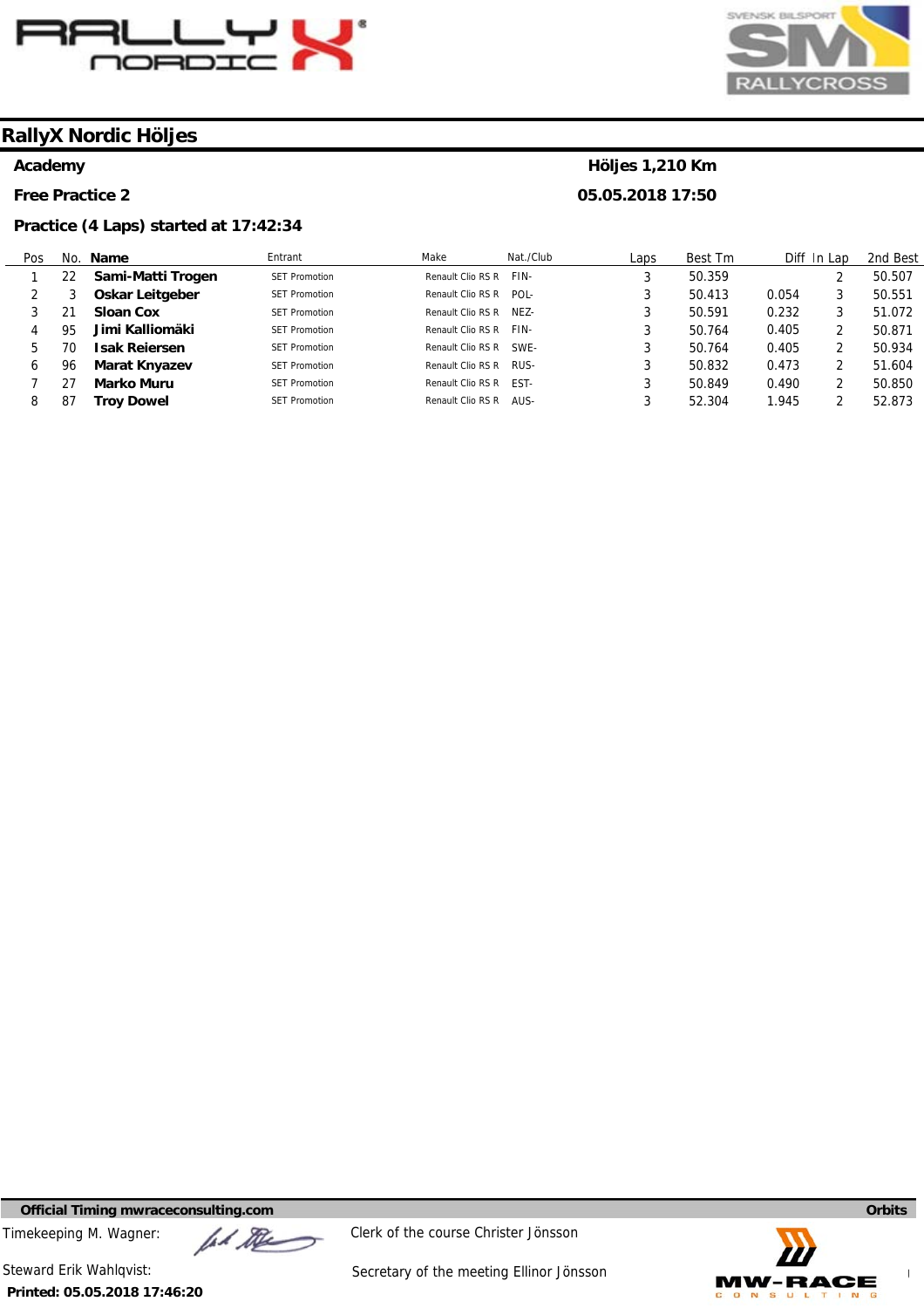



**Höljes 1,210 Km 05.05.2018 17:50** 

## **RallyX Nordic Höljes**

#### **Academy**

**Free Practice 2** 

#### **Practice (4 Laps) started at 17:42:34**

| Lap                          | Lap Tm           | Diff     | <b>Time of Day</b>           | Lap | Lap Tm | Diff | Time of Day | Lap | Lap Tm | Diff | Time of Day |
|------------------------------|------------------|----------|------------------------------|-----|--------|------|-------------|-----|--------|------|-------------|
| (22) Sami-Matti Trogen       |                  |          |                              |     |        |      |             |     |        |      |             |
| $\mathbf{1}$                 |                  |          | 17:43:30.325                 |     |        |      |             |     |        |      |             |
| $\overline{a}$               | 50.359           |          | 17:44:20.684                 |     |        |      |             |     |        |      |             |
| 3                            | 50.507           | $+0.148$ | 17:45:11.191                 |     |        |      |             |     |        |      |             |
| (3) Oskar Leitgeber          |                  |          |                              |     |        |      |             |     |        |      |             |
| $\mathbf{1}$                 |                  |          | 17:43:37.790                 |     |        |      |             |     |        |      |             |
| $\overline{\mathbf{c}}$      | 50.551           | $+0.138$ | 17:44:28.341                 |     |        |      |             |     |        |      |             |
| $\mathbf{3}$                 | 50.413           |          | 17:45:18.754                 |     |        |      |             |     |        |      |             |
| (21) Sloan Cox               |                  |          |                              |     |        |      |             |     |        |      |             |
| $\overline{1}$               |                  |          | 17:44:14.926                 |     |        |      |             |     |        |      |             |
| $\overline{2}$               | 51.072           | $+0.481$ | 17:45:05.998                 |     |        |      |             |     |        |      |             |
| $\mathsf 3$                  | 50.591           |          | 17:45:56.589                 |     |        |      |             |     |        |      |             |
| (95) Jimi Kalliomäki         |                  |          |                              |     |        |      |             |     |        |      |             |
| $\mathbf{1}$                 |                  |          | 17:43:43.677                 |     |        |      |             |     |        |      |             |
| $\overline{a}$               | 50.764           |          | 17:44:34.441                 |     |        |      |             |     |        |      |             |
| 3                            | 50.871           | $+0.107$ | 17:45:25.312                 |     |        |      |             |     |        |      |             |
| (70) Isak Reiersen           |                  |          |                              |     |        |      |             |     |        |      |             |
| $\mathbf{1}$                 |                  |          | 17:44:08.653                 |     |        |      |             |     |        |      |             |
| $\overline{\mathbf{c}}$      | 50.764           |          | 17:44:59.417                 |     |        |      |             |     |        |      |             |
| $\mathbf{3}$                 | 50.934           | $+0.170$ | 17:45:50.351                 |     |        |      |             |     |        |      |             |
| (96) Marat Knyazev           |                  |          |                              |     |        |      |             |     |        |      |             |
| 1                            |                  |          | 17:43:49.330                 |     |        |      |             |     |        |      |             |
| $\overline{a}$               | 50.832           |          | 17:44:40.162                 |     |        |      |             |     |        |      |             |
| $\mathbf{3}$                 | 51.604           | $+0.772$ | 17:45:31.766                 |     |        |      |             |     |        |      |             |
| (27) Marko Muru              |                  |          |                              |     |        |      |             |     |        |      |             |
| $\mathbf{1}$                 |                  |          | 17:43:55.751                 |     |        |      |             |     |        |      |             |
| $\overline{a}$<br>3          | 50.849<br>50.850 | $+0.001$ | 17:44:46.600<br>17:45:37.450 |     |        |      |             |     |        |      |             |
|                              |                  |          |                              |     |        |      |             |     |        |      |             |
| (87) Troy Dowel              |                  |          |                              |     |        |      |             |     |        |      |             |
| $\mathbf{1}$                 |                  |          | 17:44:03.041                 |     |        |      |             |     |        |      |             |
| $\overline{\mathbf{c}}$<br>3 | 52.304           | $+0.569$ | 17:44:55.345<br>17:45:48.218 |     |        |      |             |     |        |      |             |
|                              | 52.873           |          |                              |     |        |      |             |     |        |      |             |
|                              |                  |          |                              |     |        |      |             |     |        |      |             |
|                              |                  |          |                              |     |        |      |             |     |        |      |             |
|                              |                  |          |                              |     |        |      |             |     |        |      |             |
|                              |                  |          |                              |     |        |      |             |     |        |      |             |
|                              |                  |          |                              |     |        |      |             |     |        |      |             |
|                              |                  |          |                              |     |        |      |             |     |        |      |             |
|                              |                  |          |                              |     |        |      |             |     |        |      |             |
|                              |                  |          |                              |     |        |      |             |     |        |      |             |
|                              |                  |          |                              |     |        |      |             |     |        |      |             |
|                              |                  |          |                              |     |        |      |             |     |        |      |             |
|                              |                  |          |                              |     |        |      |             |     |        |      |             |
|                              |                  |          |                              |     |        |      |             |     |        |      |             |
|                              |                  |          |                              |     |        |      |             |     |        |      |             |
|                              |                  |          |                              |     |        |      |             |     |        |      |             |
|                              |                  |          |                              |     |        |      |             |     |        |      |             |
|                              |                  |          |                              |     |        |      |             |     |        |      |             |
|                              |                  |          |                              |     |        |      |             |     |        |      |             |
|                              |                  |          |                              |     |        |      |             |     |        |      |             |
|                              |                  |          |                              |     |        |      |             |     |        |      |             |

**Official Timing mwraceconsulting.com Orbits Orbits Orbits Orbits Orbits Orbits** 

Timekeeping M. Wagner:  $\mu$  Music Clerk of the course Christer Jönsson

**Printed: 05.05.2018 17:46:38** 

Steward Erik Wahlqvist: Steward Erik Wahlqvist: Secretary of the meeting Ellinor Jönsson

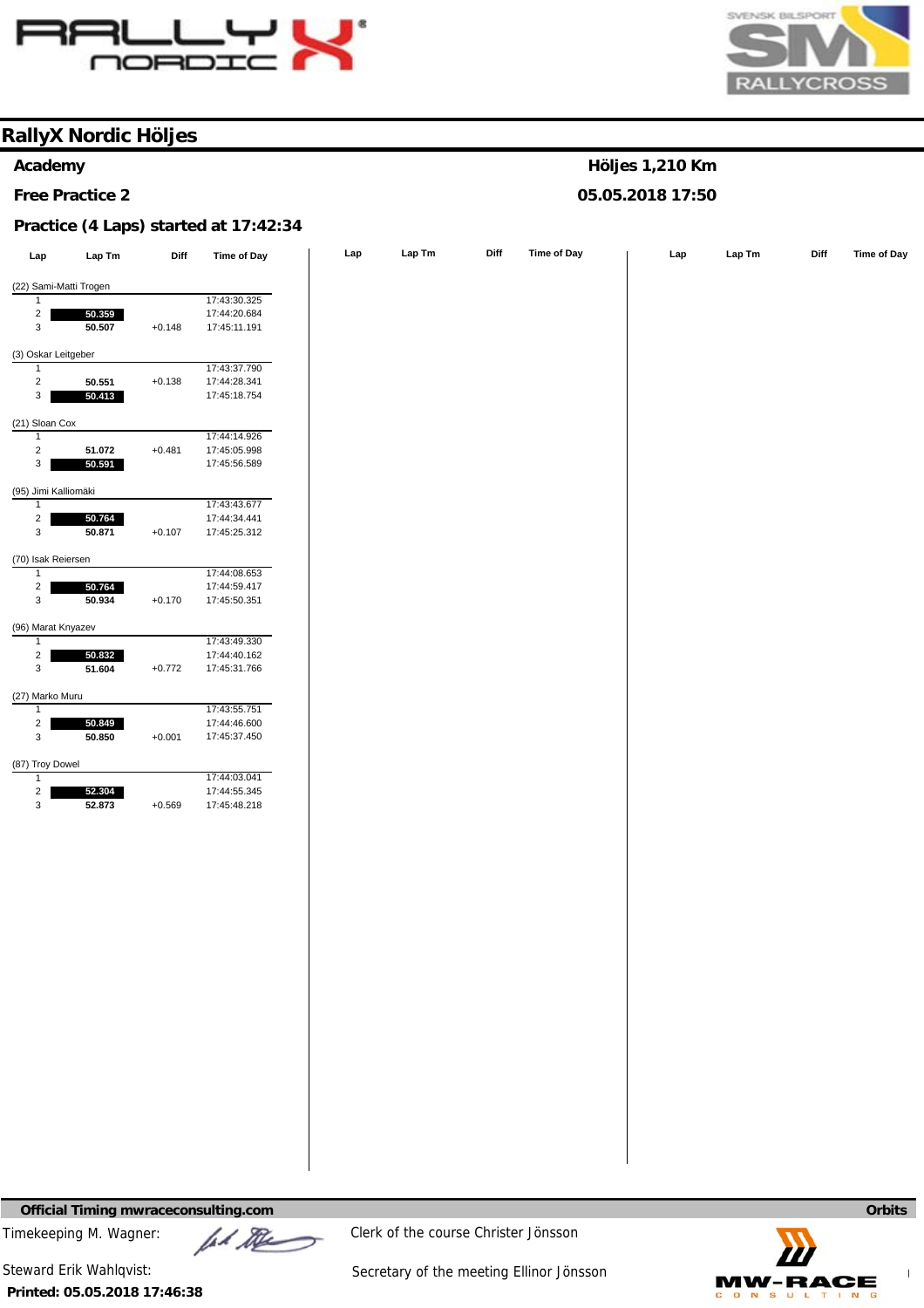



**Höljes 1,210 Km 05.05.2018 18:42** 

## **RallyX Nordic Höljes**

#### **Academy**

#### **Heat 3 OMG1**

#### **Race (4 Laps) started at 18:42:29**

| Pos | No. | Name                 | Entrant              | Make               | Nat./Club | Total Tm | Laps | Diff  | <b>Best</b><br>1 <sub>m</sub> | Ø km/h |
|-----|-----|----------------------|----------------------|--------------------|-----------|----------|------|-------|-------------------------------|--------|
|     |     | Sami-Matti Trogen    | <b>SET Promotion</b> | Renault Clio RS RX | FIN-      | 3:26.839 |      |       | 49.582                        | 84.239 |
|     |     | Marko Muru           | <b>SET Promotion</b> | Renault Clio RS RX | EST-      | 3:28.957 |      | 2.118 | 49.893                        | 83,386 |
|     | 70  | <b>Isak Reiersen</b> | <b>SET Promotion</b> | Renault Clio RS RX | SWE-      | 3:29.667 |      | 2.828 | 50.068                        | 83.103 |
|     | ᅈ   | Jimi Kalliomäki      | <b>SET Promotion</b> | Renault Clio RS RX | FIN-      | 3:30.358 |      | 3.519 | 50.160                        | 82.830 |

| <b>Margin of Victory</b>             | Ø km/h | Best Lap Tm                              | km/h   | Best Lap by            |
|--------------------------------------|--------|------------------------------------------|--------|------------------------|
| 2.118                                | 84,239 | 49.582                                   | 87.854 | 22 - Sami-Matti Trogen |
| Official Timing mwraceconsulting.com |        |                                          |        | <b>Orbits</b>          |
| Timekeeping M. Wagner:               | ad the | Clerk of the course Christer Jönsson     |        |                        |
| Steward Erik Wahlgvist:              |        | Secretary of the meeting Ellinor Jönsson |        | Ш<br><b>MW-RACE</b>    |
| Printed: 05.05.2018 18:46:14         |        |                                          |        |                        |

#### **Printed: 05.05.2018 18:46:14**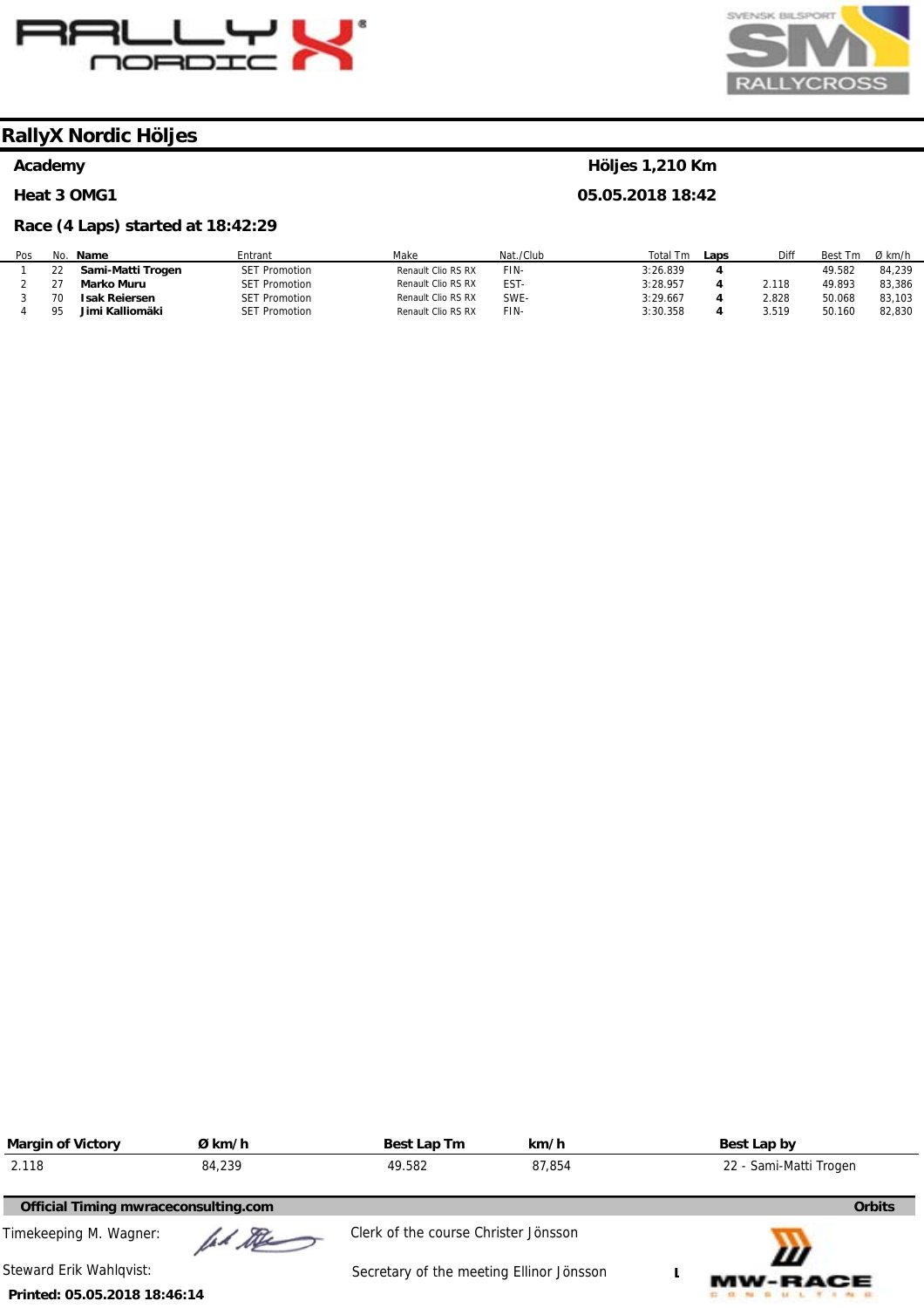



## **RallyX Nordic Höljes**

#### **Academy**

#### **Heat 4 OMG1**

#### **Race (4 Laps) started at 18:47:17**

| Pos | No. | <b>Name</b>       | Entrant              | Make               | Nat./Club | Total Tm | Laps | Diff  | <b>Best</b><br>1 <sub>m</sub> | Ø km/h |
|-----|-----|-------------------|----------------------|--------------------|-----------|----------|------|-------|-------------------------------|--------|
|     |     | Oskar Leitgeber   | <b>SET Promotion</b> | Renault Clio RS RX | POL-      | 3:32.156 |      |       | 50.636                        | 82.128 |
|     | 87  | <b>Trov Dowel</b> | <b>SET Promotion</b> | Renault Clio RS RX | AUS-      | 3:34.753 |      | 2.597 | 51.025                        | 81.135 |
|     |     | Sloan Cox         | <b>SET Promotion</b> | Renault Clio RS RX | NEZ-      | 3:35.800 |      | 3.644 | 50.235                        | 80,741 |
|     | 96  | Marat Knyazev     | <b>SET Promotion</b> | Renault Clio RS RX | RUS-      | 3:37.088 |      | 4.932 | 51.064                        | 80.262 |

| <b>Margin of Victory</b>             | Ø km/h                     | Best Lap Tm                              | km/h |                | Best Lap by         |
|--------------------------------------|----------------------------|------------------------------------------|------|----------------|---------------------|
| 2.597                                | 82,128<br>86.712<br>50.235 |                                          |      | 21 - Sloan Cox |                     |
| Official Timing mwraceconsulting.com |                            |                                          |      |                | <b>Orbits</b>       |
| Timekeeping M. Wagner:               | ad the                     | Clerk of the course Christer Jönsson     |      |                |                     |
| Steward Erik Wahlqvist:              |                            | Secretary of the meeting Ellinor Jönsson |      |                | Ш<br><b>MW-RACE</b> |
| Printed: 05.05.2018 18:51:03         |                            |                                          |      |                |                     |

#### **Höljes 1,210 Km**

**05.05.2018 18:48**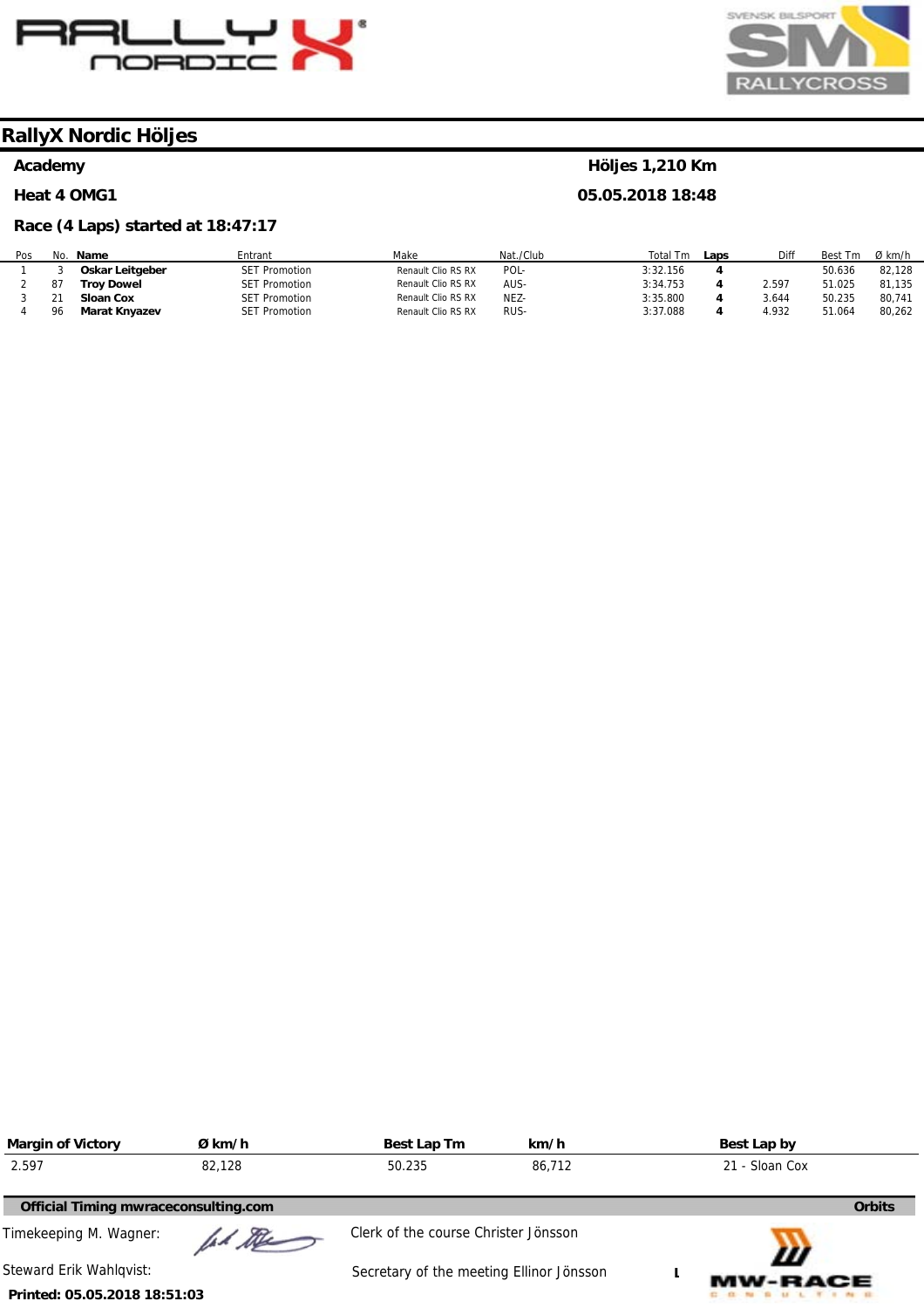

## **Results Omgang 1 Class Academy**

| Pos            | No.     | <b>Driver</b>        | Club                      | Total Tm. | <b>Diff</b>              | Lap <sub>1</sub> |                  |                  | Lap <sub>4</sub> | Pts. |
|----------------|---------|----------------------|---------------------------|-----------|--------------------------|------------------|------------------|------------------|------------------|------|
|                |         | Entrant              | Car                       |           |                          |                  | Lap <sub>2</sub> | Lap <sub>3</sub> |                  |      |
| 1              | 22      | Sami-Matti Trogen    | FIN-                      | 3:26.839  | $\overline{\phantom{a}}$ | 53,831           | 49,582           | 49,764           | 53,662           | 50   |
|                |         | <b>SET Promotion</b> | <b>Renault Clio RS RX</b> |           |                          |                  |                  |                  |                  |      |
| $\overline{2}$ | 27      | Marko Muru           | EST-                      | 3:28.957  | 2.118                    | 58,350           | 49,893           | 50,448           | 50,266           | 45   |
|                |         | <b>SET Promotion</b> | <b>Renault Clio RS RX</b> |           |                          |                  |                  |                  |                  |      |
| 3              | 70      | Isak Reiersen        | SWE-                      | 3:29.667  | 2.828                    | 55,094           | 50,068           | 54,142           | 50,363           | 42   |
|                |         | <b>SET Promotion</b> | Renault Clio RS RX        |           |                          |                  |                  |                  |                  |      |
|                | 95<br>4 | Jimi Kalliomäki      | FIN-                      | 3:30.358  | 3.519                    | 55,925           | 53,990           | 50,160           | 50,283           | 40   |
|                |         | <b>SET Promotion</b> | <b>Renault Clio RS RX</b> |           |                          |                  |                  |                  |                  |      |
| 5              | 3       | Oskar Leitgeber      | POL-                      | 3:32.156  | 5.317                    | 55,993           | 50,859           | 54,668           | 50,636           | 39   |
|                |         | <b>SET Promotion</b> | Renault Clio RS RX        |           |                          |                  |                  |                  |                  |      |
| 6              | 87      | <b>Troy Dowel</b>    | AUS-                      | 3:34.753  | 7.914                    | 57,140           | 51,053           | 51,025           | 55,535           | 38   |
|                |         | <b>SET Promotion</b> | <b>Renault Clio RS RX</b> |           |                          |                  |                  |                  |                  |      |
| $\overline{7}$ | 21      | Sloan Cox            | NEZ-                      | 3:35.800  | 8.961                    | 1:00,056         | 50,235           | 54,130           | 51,379           | 37   |
|                |         | <b>SET Promotion</b> | <b>Renault Clio RS RX</b> |           |                          |                  |                  |                  |                  |      |
|                | 96      | Marat Knyazev        | RUS-                      | 3:37.088  | 10.249                   |                  | 51,064           | 51,534           |                  | 36   |
|                | 8       | <b>SET Promotion</b> | <b>Renault Clio RS RX</b> |           |                          | 1:01,155         |                  |                  | 53,335           |      |

These results are provisional until the conclusion of any judicial and technical matters Info:

Clerk of the course Christer Jönsson Steward Erik Wahlqvist Secretary of the meeting Ellinor Jönsson Secretary of the meeting Ellinor Jönsson published: printed: 05.05.2018 18:51

Drivers included: 8

fal the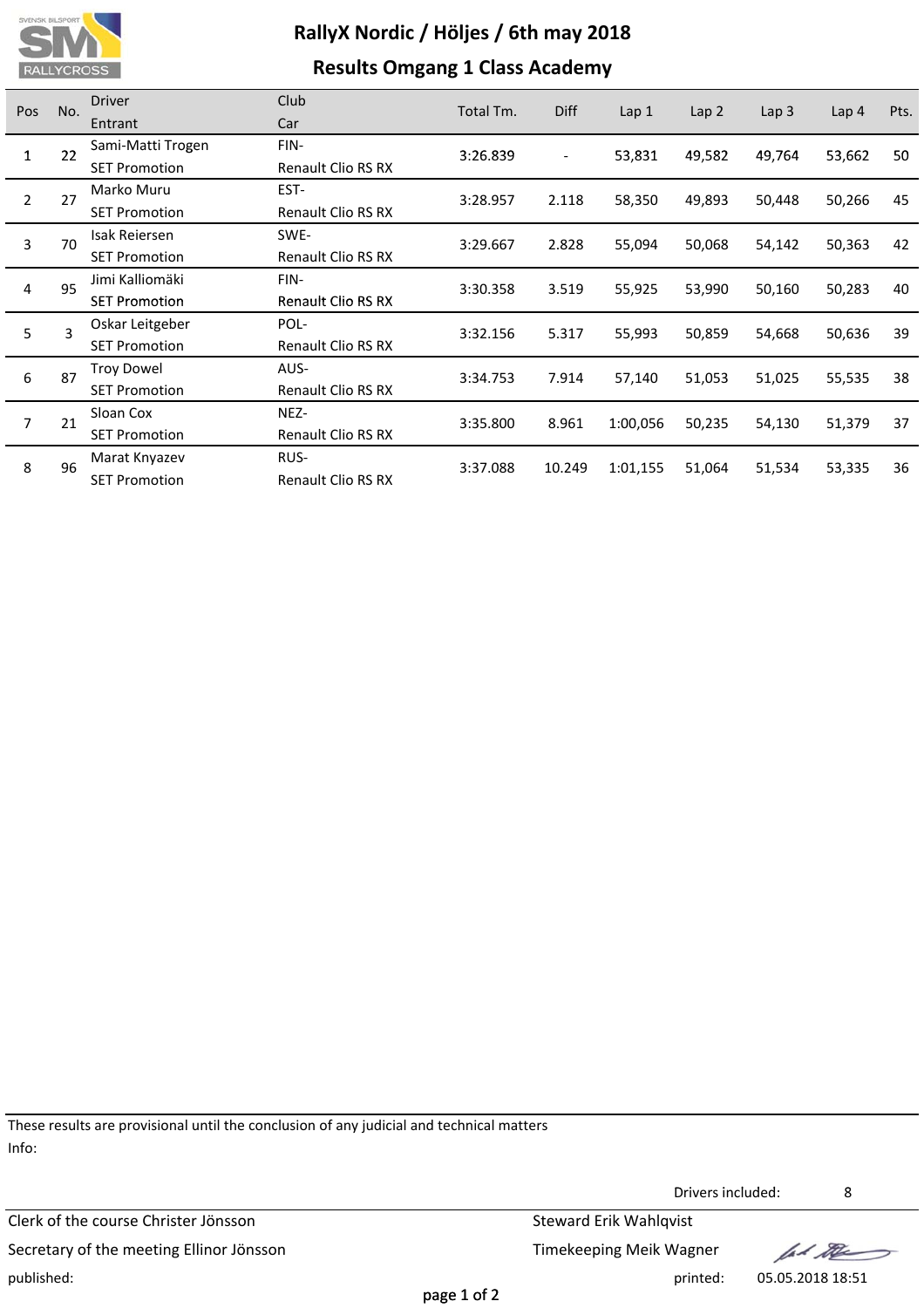

## **Results Omgang 1 Class Academy**

| Pos | No. | <b>Driver</b> | <b>Club</b> | Total Tm. | Diff |       | Lap <sub>2</sub> | Lap 3 | Lap 4 | Pts. |
|-----|-----|---------------|-------------|-----------|------|-------|------------------|-------|-------|------|
|     |     | Entrant       | Car         |           |      | Lap 1 |                  |       |       |      |

These results are provisional until the conclusion of any judicial and technical matters Info:

Clerk of the course Christer Jönsson Steward Erik Wahlqvist Secretary of the meeting Ellinor Jönsson Secretary of the meeting Ellinor Jönsson published: printed: 05.05.2018 18:51

Drivers included: 8

lad the

page 2 of 2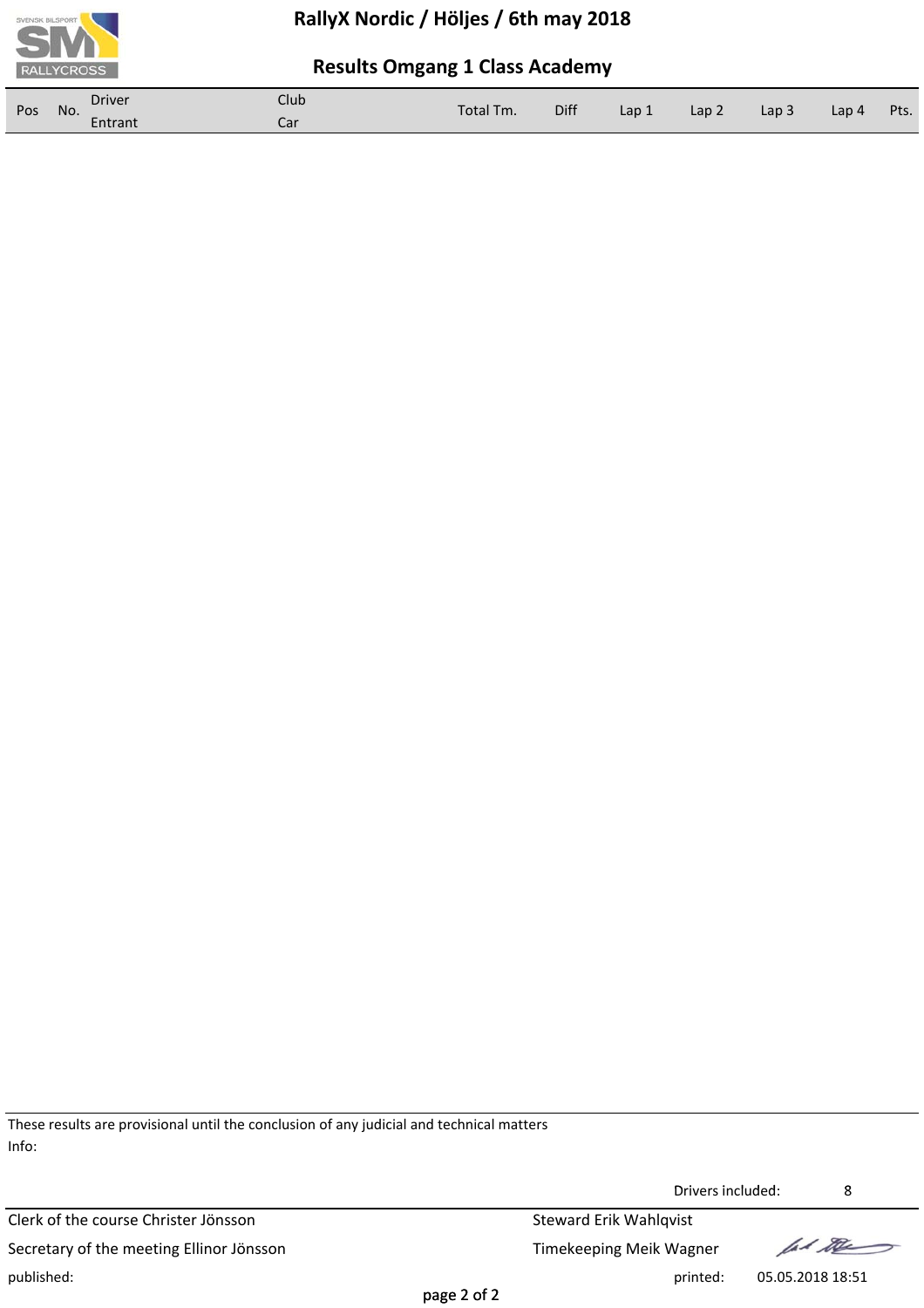

# **Class Academy**

# **Startgrid Omgang 2**

| Heat 14 OMG2  |     |                   |  |  |  |  |
|---------------|-----|-------------------|--|--|--|--|
| Pos           | No. | <b>Name</b>       |  |  |  |  |
| 1             | 3   | Oskar Leitgeber   |  |  |  |  |
| $\mathcal{P}$ | 87  | <b>Troy Dowel</b> |  |  |  |  |
| 3             | 21  | Sloan Cox         |  |  |  |  |
| 4             | 96  | Marat Knyazev     |  |  |  |  |
| 5             |     |                   |  |  |  |  |
| 6             |     |                   |  |  |  |  |

|               |     | Heat 15 OMG2      |  |
|---------------|-----|-------------------|--|
| Pos           | No. | <b>Name</b>       |  |
|               | 22  | Sami-Matti Trogen |  |
| $\mathcal{P}$ | 27  | Marko Muru        |  |
| 3             | 70  | Isak Reiersen     |  |
| 4             | 95  | Jimi Kalliomäki   |  |
| 5             |     |                   |  |
| 6             |     |                   |  |

| Pos | No. | <b>Name</b> |  |
|-----|-----|-------------|--|
| 1   |     |             |  |
|     |     |             |  |
| ς   |     |             |  |
|     |     |             |  |
|     |     |             |  |
|     |     |             |  |

| Pos | No. | Name |
|-----|-----|------|
| 1   |     |      |
| 2   |     |      |
| 3   |     |      |
|     |     |      |
| 5   |     |      |
| 6   |     |      |

| Pos            | No. | Name |
|----------------|-----|------|
| 1              |     |      |
| $\mathfrak{p}$ |     |      |
| 3              |     |      |
| Λ              |     |      |
| 5              |     |      |
| 6              |     |      |
|                |     |      |

| Pos          | No. | Name |  |
|--------------|-----|------|--|
| $\mathbf{1}$ |     |      |  |
| 2            |     |      |  |
| 3            |     |      |  |
|              |     |      |  |
|              |     |      |  |
| 6            |     |      |  |

#### Clerk of the course Christer Jönsson Steward Erik Wahlqvist

Secretary of the meeting Ellinor Jönsson Timekeeping Meik Wagner

let the

published: 05.05.2018 18:52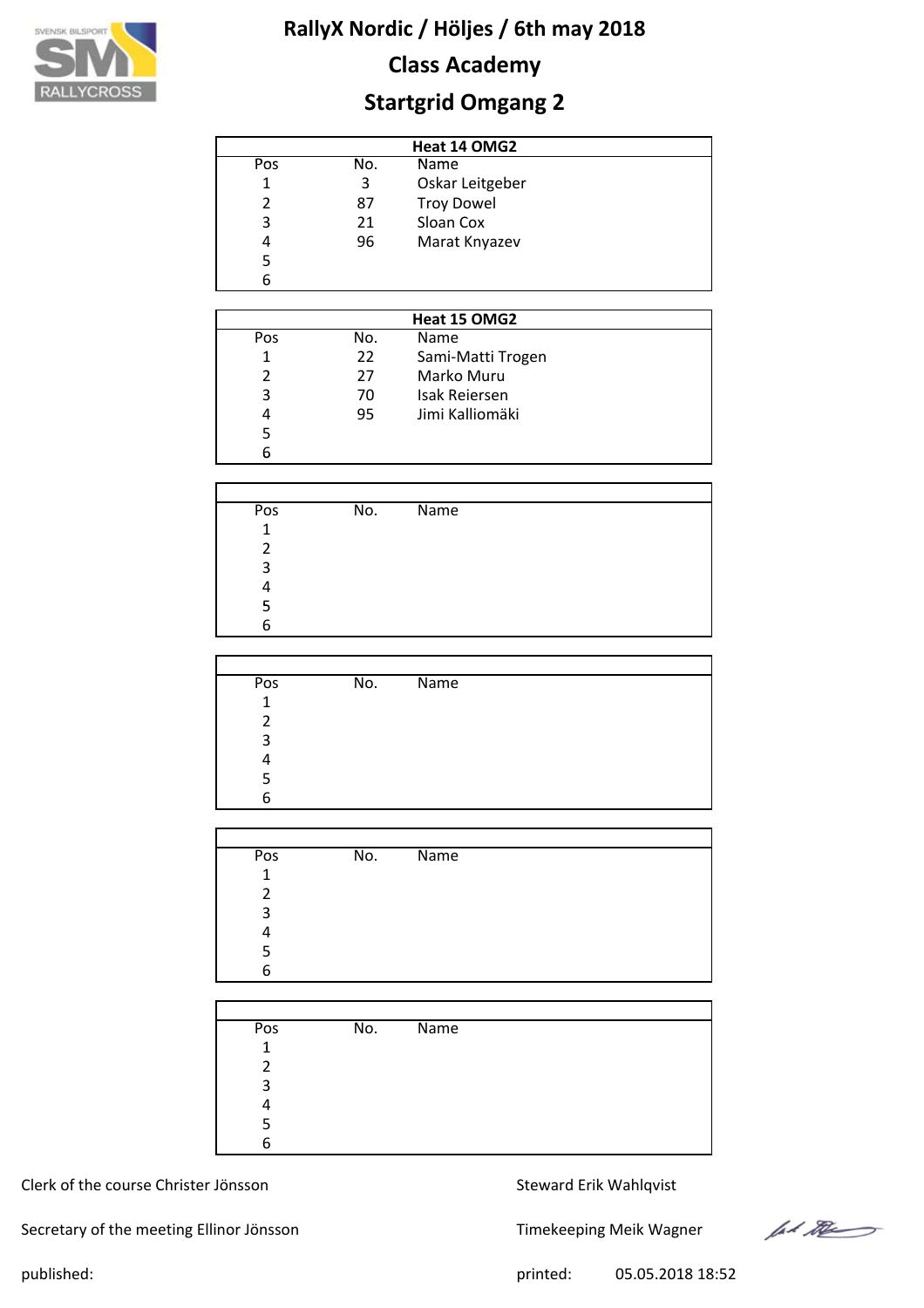

## **Results Omgang 2 Class Academy**

| Pos            | No.     | <b>Driver</b>        | Club                      | Total Tm. | <b>Diff</b>              |                  |                  |                  |                  | Pts. |
|----------------|---------|----------------------|---------------------------|-----------|--------------------------|------------------|------------------|------------------|------------------|------|
|                |         | Entrant              | Car                       |           |                          | Lap <sub>1</sub> | Lap <sub>2</sub> | Lap <sub>3</sub> | Lap <sub>4</sub> |      |
| 1              | 3       | Oskar Leitgeber      | POL-                      | 3:29.380  | $\overline{\phantom{a}}$ | 55,317           | 50,146           | 50,080           | 53,837           | 50   |
|                |         | <b>SET Promotion</b> | <b>Renault Clio RS RX</b> |           |                          |                  |                  |                  |                  |      |
| $\overline{2}$ | 22      | Sami-Matti Trogen    | FIN-                      | 3:29.413  | 0.033                    | 54,666           | 49,755           | 53,710           | 51,282           | 45   |
|                |         | <b>SET Promotion</b> | Renault Clio RS RX        |           |                          |                  |                  |                  |                  |      |
| 3              | 70      | Isak Reiersen        | SWE-                      | 3:30.133  | 0.753                    | 55,287           | 50,044           | 49,845           | 54,957           | 42   |
|                |         | <b>SET Promotion</b> | Renault Clio RS RX        |           |                          |                  |                  |                  |                  |      |
|                | 27<br>4 | Marko Muru           | EST-                      | 3:30.387  | 1.007                    | 58,233           | 49,923           | 50,522           | 51,709           | 40   |
|                |         | <b>SET Promotion</b> | <b>Renault Clio RS RX</b> |           |                          |                  |                  |                  |                  |      |
| 5              | 95      | Jimi Kalliomäki      | FIN-                      | 3:31.522  | 2.142                    | 56,111           | 50,138           | 54,530           | 50,743           | 39   |
|                |         | <b>SET Promotion</b> | Renault Clio RS RX        |           |                          |                  |                  |                  |                  |      |
| 6              | 21      | Sloan Cox            | NEZ-                      | 3:33.056  | 3.676                    | 57,241           | 50,311           | 51,053           | 54,451           | 38   |
|                |         | <b>SET Promotion</b> | <b>Renault Clio RS RX</b> |           |                          |                  |                  |                  |                  |      |
| $\overline{7}$ | 96      | Marat Knyazev        | RUS-                      | 3:35.934  | 6.554                    | 1:01,528         | 51,035           | 50,918           | 52,453           | 37   |
|                |         | <b>SET Promotion</b> | Renault Clio RS RX        |           |                          |                  |                  |                  |                  |      |
|                | 87      | <b>Troy Dowel</b>    | AUS-                      |           | 21.360                   | 1:10,214         | 54,361           | 53,397           |                  | 36   |
|                | 8       | <b>SET Promotion</b> | <b>Renault Clio RS RX</b> | 3:50.740  |                          |                  |                  |                  | 52,768           |      |

These results are provisional until the conclusion of any judicial and technical matters Info:

Clerk of the course Christer Jönsson Steward Erik Wahlqvist Secretary of the meeting Ellinor Jönsson Secretary of the meeting Ellinor Jönsson published: printed: 06.05.2018 10:13

Drivers included: 8

lad the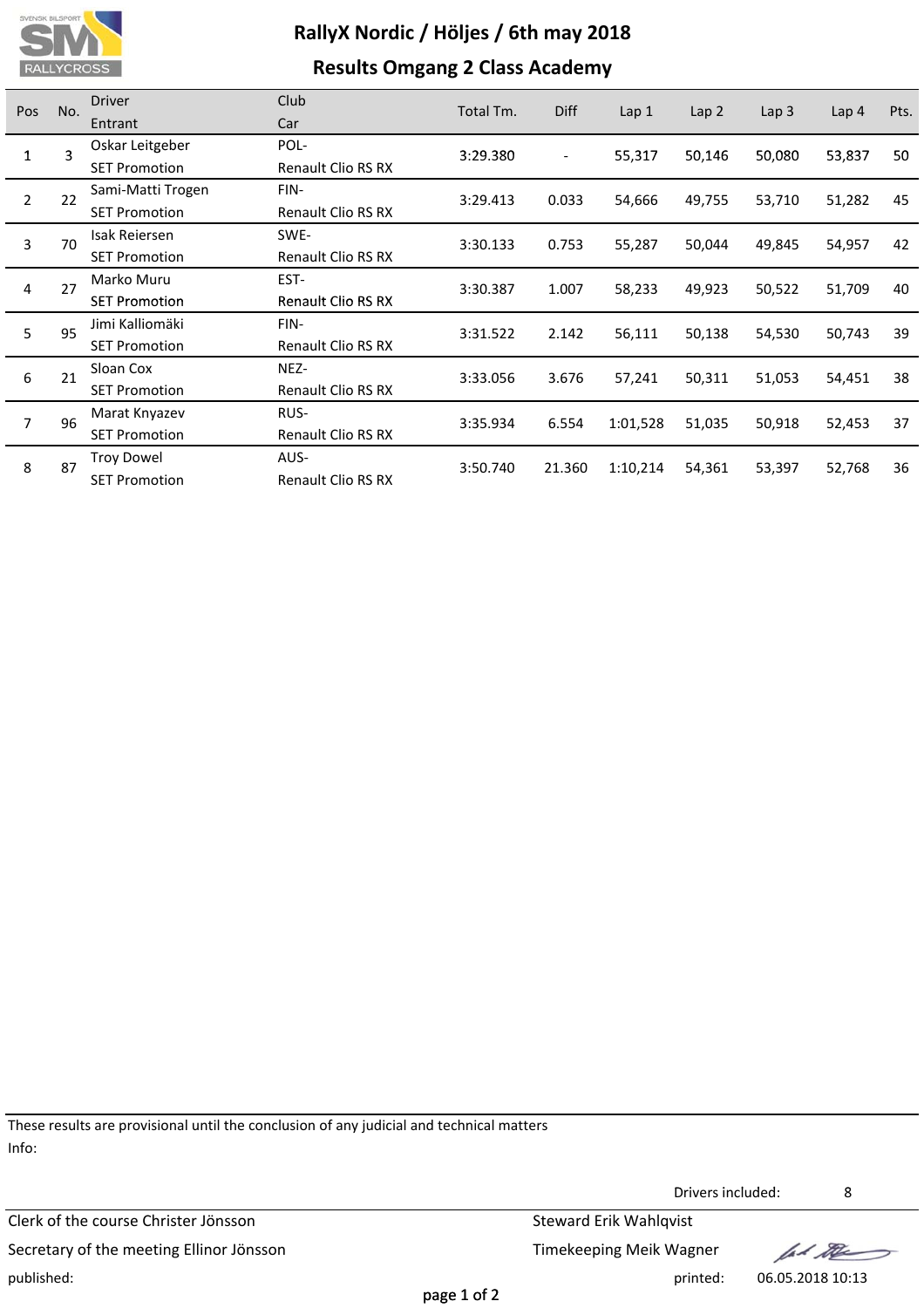

# **Class Academy**

# **Startgrid Omgang 3**

| Heat 29 OMG3   |     |                   |  |  |  |  |
|----------------|-----|-------------------|--|--|--|--|
| Pos            | No. | Name              |  |  |  |  |
| 1              | 95  | Jimi Kalliomäki   |  |  |  |  |
| $\mathfrak{p}$ | 21  | Sloan Cox         |  |  |  |  |
| 3              | 96  | Marat Knyazev     |  |  |  |  |
| 4              | 87  | <b>Troy Dowel</b> |  |  |  |  |
| 5              |     |                   |  |  |  |  |
| 6              |     |                   |  |  |  |  |

| Heat 30 OMG3  |     |                      |  |  |  |  |
|---------------|-----|----------------------|--|--|--|--|
| Pos           | No. | <b>Name</b>          |  |  |  |  |
| 1             | 3   | Oskar Leitgeber      |  |  |  |  |
| $\mathcal{P}$ | 22  | Sami-Matti Trogen    |  |  |  |  |
| 3             | 70  | <b>Isak Reiersen</b> |  |  |  |  |
| 4             | 27  | Marko Muru           |  |  |  |  |
| 5             |     |                      |  |  |  |  |
| 6             |     |                      |  |  |  |  |

| Pos            | No. | <b>Name</b> |  |  |
|----------------|-----|-------------|--|--|
| $\overline{1}$ |     |             |  |  |
|                |     |             |  |  |
| 3              |     |             |  |  |
|                |     |             |  |  |
|                |     |             |  |  |
|                |     |             |  |  |

| Pos | No. | Name |
|-----|-----|------|
| 1   |     |      |
| 2   |     |      |
| 3   |     |      |
|     |     |      |
| 5   |     |      |
| 6   |     |      |

| Pos          | No. | Name |
|--------------|-----|------|
| $\mathbf{1}$ |     |      |
| 2            |     |      |
| 3            |     |      |
| 4            |     |      |
| 5            |     |      |
| 6            |     |      |
|              |     |      |

| Pos          | No. | $\overline{\mathsf{Name}}$ |  |
|--------------|-----|----------------------------|--|
| $\mathbf{1}$ |     |                            |  |
| 2            |     |                            |  |
| 3            |     |                            |  |
|              |     |                            |  |
|              |     |                            |  |
| 6            |     |                            |  |

#### Clerk of the course Christer Jönsson Steward Erik Wahlqvist

Secretary of the meeting Ellinor Jönsson Timekeeping Meik Wagner

let the

published: 06.05.2018 10:14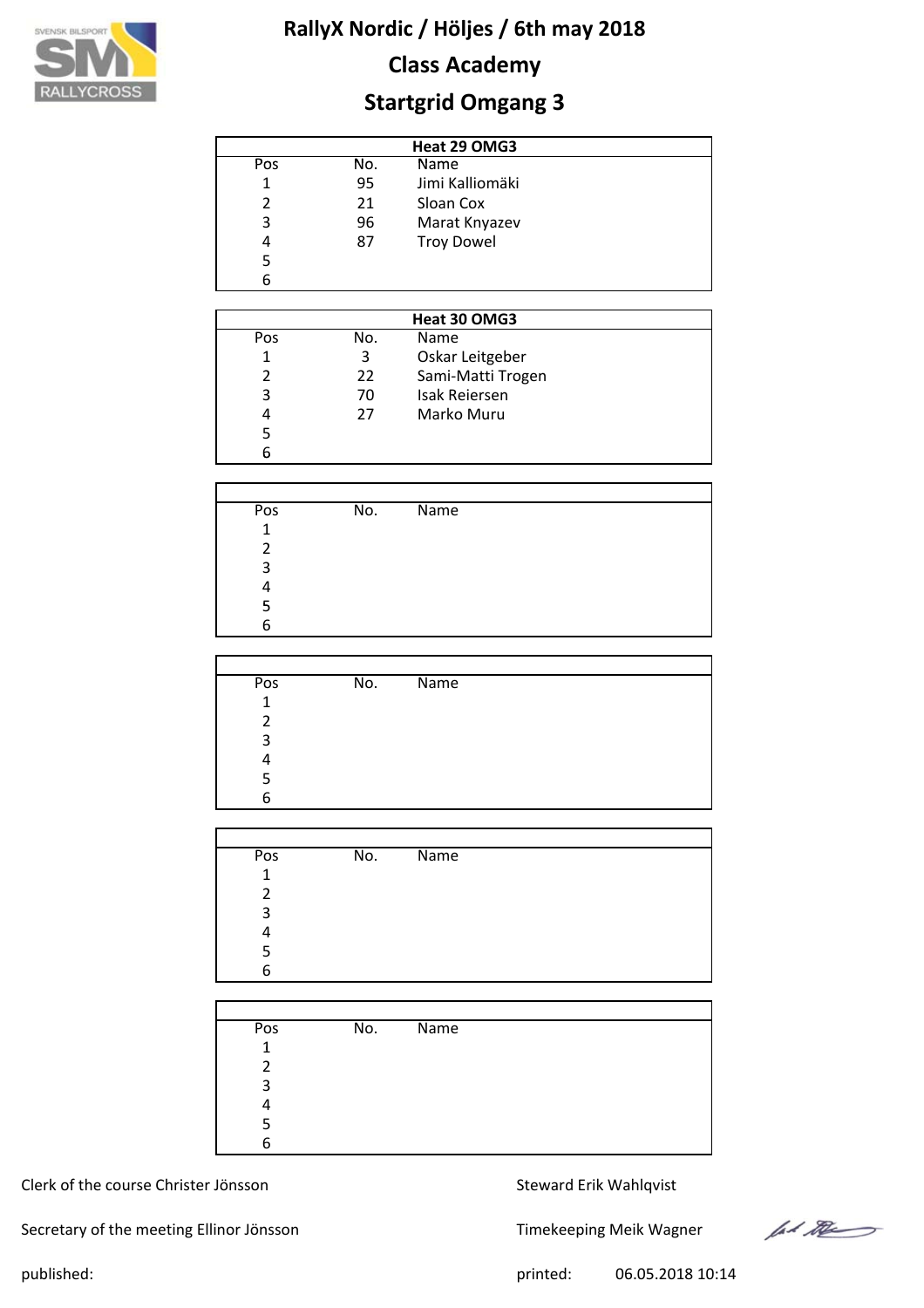

# **RallyX Nordic / Höljes / 6th may 2018 Results Intermediate OMG 1‐3 Class Academy**

| Pos            | No.                  | <b>Driver</b>        | Club                      | OMG <sub>1</sub>  | OMG <sub>2</sub>  | OMG <sub>3</sub> | <b>OMG</b> | Int  | SF <sub>1</sub> | SF <sub>2</sub> | Final | <b>CH</b> |
|----------------|----------------------|----------------------|---------------------------|-------------------|-------------------|------------------|------------|------|-----------------|-----------------|-------|-----------|
|                |                      | Entrant              | Car                       |                   |                   |                  | total      | Pts. |                 |                 |       | Pts.      |
|                | 22                   | Sami-Matti Trogen    | FIN-                      | 50                | 45                |                  | 95         | 16   |                 |                 |       | 16        |
|                | <b>SET Promotion</b> | Renault Clio RS RX   |                           | 3:26.839 3:29.413 |                   |                  |            |      |                 |                 |       |           |
| $\overline{2}$ | 3                    | Oskar Leitgeber      | POL-                      | 39                | 50                |                  | 89         | 15   |                 |                 |       | 15        |
|                | <b>SET Promotion</b> | Renault Clio RS RX   |                           | 3:32.156 3:29.380 |                   |                  |            |      |                 |                 |       |           |
|                | 27<br>3              | Marko Muru           | EST-                      | 45                | 40                |                  | 85         | 14   |                 |                 |       | 14        |
|                |                      | <b>SET Promotion</b> | Renault Clio RS RX        |                   | 3:28.957 3:30.387 |                  |            |      |                 |                 |       |           |
| 70<br>4        | Isak Reiersen        | SWE-                 | 42                        | 42                |                   | 84<br>13         |            |      |                 |                 | 13    |           |
|                |                      | <b>SET Promotion</b> | <b>Renault Clio RS RX</b> |                   | 3:29.667 3:30.133 |                  |            |      |                 |                 |       |           |
| 5              | 95                   | Jimi Kalliomäki      | FIN-                      | 40                | 39                |                  | 79         | 12   |                 |                 |       | 12        |
|                |                      | <b>SET Promotion</b> | Renault Clio RS RX        |                   | 3:30.358 3:31.522 |                  |            |      |                 |                 |       |           |
| 6              | 21                   | Sloan Cox            | NZL-                      | 37                | 38                |                  | 75         | 11   |                 |                 |       | 11        |
|                |                      | <b>SET Promotion</b> | <b>Renault Clio RS RX</b> |                   | 3:35.800 3:33.056 |                  |            |      |                 |                 |       |           |
|                | 87                   | <b>Troy Dowel</b>    | AUS-                      | 38                | 36                |                  | 74         | 10   |                 |                 |       | 10        |
| 7              | <b>SET Promotion</b> | Renault Clio RS RX   | 3:34.753                  | 3:50.740          |                   |                  |            |      |                 |                 |       |           |
| 8              | 96                   | Marat Knyazev        | RUS-                      | 36                | 37                |                  | 73         | 9    |                 |                 |       | 9         |
|                |                      | <b>SET Promotion</b> | <b>Renault Clio RS RX</b> |                   | 3:37.088 3:35.934 |                  |            |      |                 |                 |       |           |

These results are provisional until the conclusion of any judicial and technical matters Info

Clerk of the course Christer Jönsson Steward Erik Wahlqvist Secretary of the meeting Ellinor Jönsson Timekeeping Meik Wagner published: printed: 06.05.2018 10:15

Drivers included: 8

let the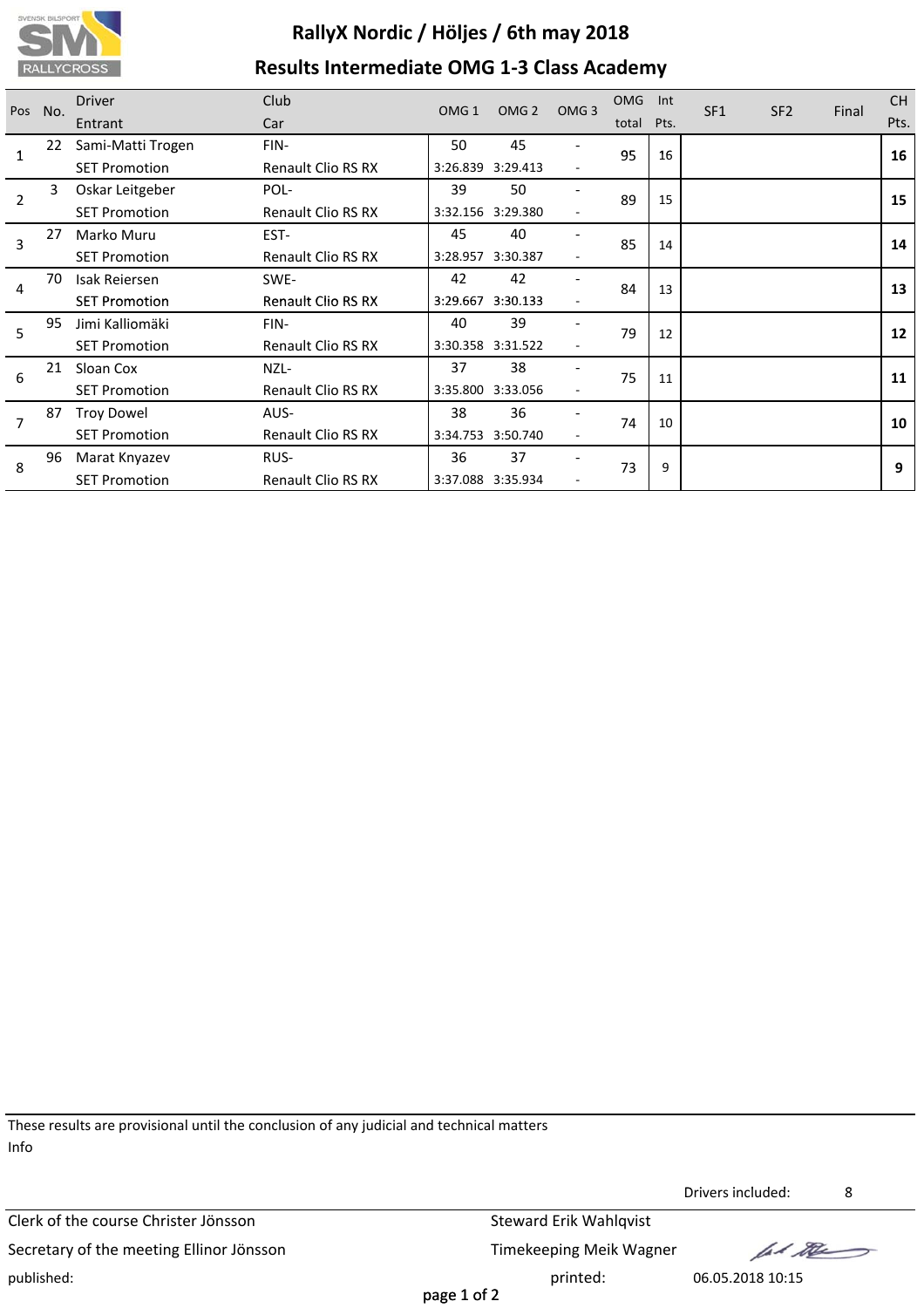

## **Results Omgang 3 Class Academy**

| Pos            | No.              | <b>Driver</b>        | Club                      | Total Tm. | <b>Diff</b>              |                  |                  |                  |                  | Pts. |
|----------------|------------------|----------------------|---------------------------|-----------|--------------------------|------------------|------------------|------------------|------------------|------|
|                |                  | Entrant              | Car                       |           |                          | Lap <sub>1</sub> | Lap <sub>2</sub> | Lap <sub>3</sub> | Lap <sub>4</sub> |      |
| 1              | 95               | Jimi Kalliomäki      | FIN-                      | 3:28.288  | $\overline{\phantom{a}}$ | 54,675           | 49,949           | 49,693           | 53,971           | 50   |
|                |                  | <b>SET Promotion</b> | Renault Clio RS RX        |           |                          |                  |                  |                  |                  |      |
| $\overline{2}$ | 21               | Sloan Cox            | NEZ-                      | 3:29.766  | 1.478                    | 56,221           | 49,436           | 54,006           | 50,103           | 45   |
|                |                  | <b>SET Promotion</b> | Renault Clio RS RX        |           |                          |                  |                  |                  |                  |      |
| 3              | 70               | Isak Reiersen        | SWE-                      | 3:30.383  | 2.095                    | 59,375           | 50,234           | 50,047           | 50,727           | 42   |
|                |                  | <b>SET Promotion</b> | <b>Renault Clio RS RX</b> |           |                          |                  |                  |                  |                  |      |
|                | 27<br>4          | Marko Muru           | EST-                      | 3:31.298  | 3.010                    | 55,981           | 49,747           | 50,208           | 55,362           | 40   |
|                |                  | <b>SET Promotion</b> | <b>Renault Clio RS RX</b> |           |                          |                  |                  |                  |                  |      |
| 5              | 3                | Oskar Leitgeber      | POL-                      | 3:31.523  | 3.235                    | 56,218           | 49,953           | 54,225           | 51,127           | 39   |
|                |                  | <b>SET Promotion</b> | Renault Clio RS RX        |           |                          |                  |                  |                  |                  |      |
| 6              | 87               | <b>Troy Dowel</b>    | AUS-                      | 3:34.379  | 6.091                    | 1:01,293         | 50,911           | 51,130           | 51,045           | 38   |
|                |                  | <b>SET Promotion</b> | <b>Renault Clio RS RX</b> |           |                          |                  |                  |                  |                  |      |
| $\overline{7}$ | 96               | Marat Knyazev        | RUS-                      | 3:38.450  | 10.162                   | 59,093           | 51,270           | 55,863           |                  | 37   |
|                |                  | <b>SET Promotion</b> | <b>Renault Clio RS RX</b> |           |                          |                  |                  |                  | 52,224           |      |
|                | <b>EXC</b><br>22 | Sami-Matti Trogen    | FIN-                      | EXC       |                          | 54,736           | 49,719           | 50,285           |                  | 0    |
|                |                  | <b>SET Promotion</b> | <b>Renault Clio RS RX</b> |           |                          |                  |                  |                  | 53,868           |      |

These results are provisional until the conclusion of any judicial and technical matters Info: No. 22 black flag

Clerk of the course Christer Jönsson Steward Erik Wahlqvist Secretary of the meeting Ellinor Jönsson Secretary of the meeting Ellinor Jönsson published: printed: 06.05.2018 11:33

Drivers included: 8

lad the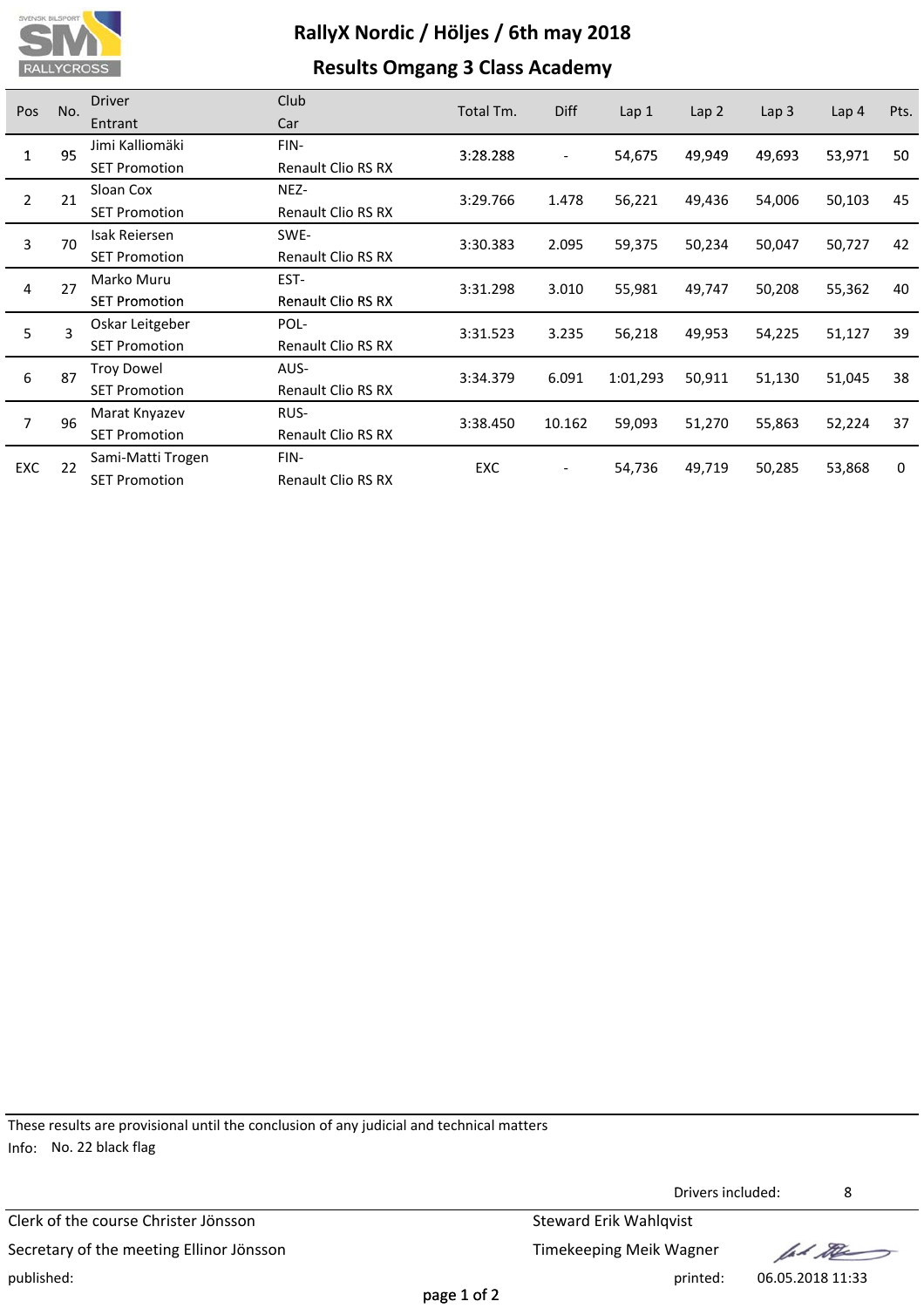

# **RallyX Nordic / Höljes / 6th may 2018 Results Intermediate OMG 1‐3 Class Academy**

| Pos | No. | <b>Driver</b>        | <b>Club</b>               | OMG <sub>1</sub> | OMG <sub>2</sub>           | OMG <sub>3</sub>  | <b>OMG</b> | Int  | SF <sub>1</sub> | SF <sub>2</sub> |       | <b>CH</b> |
|-----|-----|----------------------|---------------------------|------------------|----------------------------|-------------------|------------|------|-----------------|-----------------|-------|-----------|
|     |     | Entrant              | Car                       |                  |                            |                   | total      | Pts. |                 |                 | Final | Pts.      |
| 1   | 95  | Jimi Kalliomäki      | FIN-                      | 40               | 39                         | 50                | 129        | 16   |                 |                 |       | 16        |
|     |     | <b>SET Promotion</b> | Renault Clio RS RX        | 3:30.358         | 3:31.522 3:28.288          |                   |            |      |                 |                 |       |           |
| 2   | 3   | Oskar Leitgeber      | POL-                      | 39               | 50                         | 39                | 128        | 15   |                 |                 |       | 15        |
|     |     | <b>SET Promotion</b> | Renault Clio RS RX        | 3:32.156         |                            | 3:29.380 3:31.523 |            |      |                 |                 |       |           |
| 3   | 70  | Isak Reiersen        | SWE-                      | 42               | 42                         | 42                | 126        | 14   |                 |                 |       | 14        |
|     | 27  | <b>SET Promotion</b> | <b>Renault Clio RS RX</b> | 3:29.667         |                            | 3:30.133 3:30.383 |            |      |                 |                 |       |           |
|     |     | Marko Muru           | EST-                      | 45               | 40                         | 40                | 125        | 13   |                 |                 |       | 13        |
|     | 4   | <b>SET Promotion</b> | <b>Renault Clio RS RX</b> | 3:28.957         |                            | 3:30.387 3:31.298 |            |      |                 |                 |       |           |
| 5   | 21  | Sloan Cox            | NZL-                      | 37               | 38                         | 45                | 120        | 12   |                 |                 |       | 12        |
|     |     | <b>SET Promotion</b> | <b>Renault Clio RS RX</b> | 3:35.800         | 3:33.056 3:29.766          |                   |            |      |                 |                 |       |           |
| 6   | 87  | <b>Troy Dowel</b>    | AUS-                      | 38               | 36                         | 38                | 112        | 11   |                 |                 |       | 11        |
|     |     | <b>SET Promotion</b> | <b>Renault Clio RS RX</b> | 3:34.753         |                            | 3:50.740 3:34.379 |            |      |                 |                 |       |           |
| 7   | 96  | Marat Knyazev        | RUS-                      | 36               | 37                         | 37                | 110        | 10   |                 |                 |       | 10        |
|     |     | <b>SET Promotion</b> | <b>Renault Clio RS RX</b> |                  | 3:37.088 3:35.934 3:38.450 |                   |            |      |                 |                 |       |           |
| 8   | 22  | Sami-Matti Trogen    | FIN-                      | 50               | 45                         | $\Omega$          | 95         | 9    |                 |                 |       | 9         |
|     |     | <b>SET Promotion</b> | Renault Clio RS RX        |                  | 3:26.839 3:29.413          | <b>EXC</b>        |            |      |                 |                 |       |           |

These results are provisional until the conclusion of any judicial and technical matters Info

Clerk of the course Christer Jönsson Steward Erik Wahlqvist Secretary of the meeting Ellinor Jönsson Timekeeping Meik Wagner published: printed: 06.05.2018 11:34

Drivers included: 8

fall the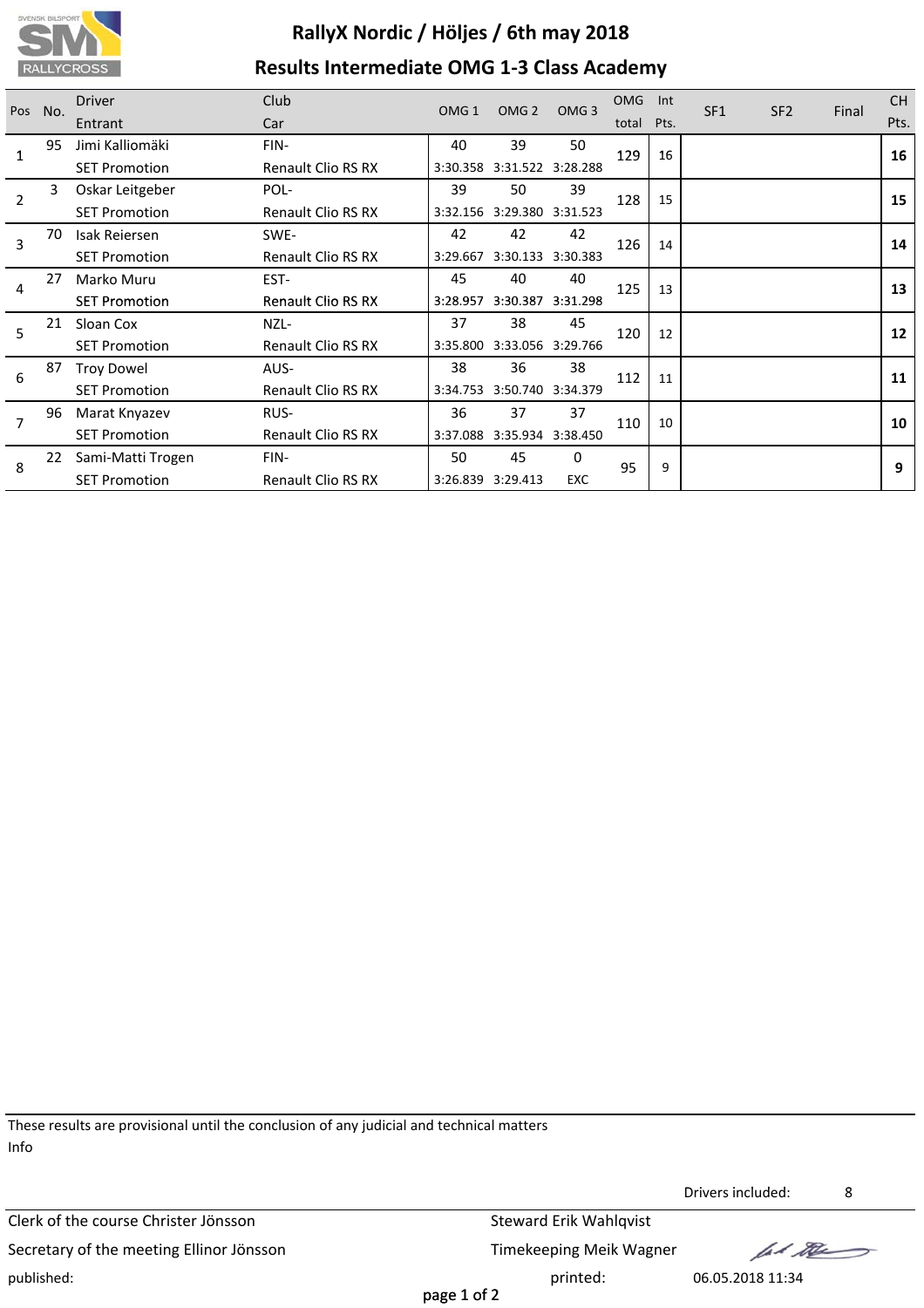

## **Class Academy**

| <b>Startgrid Semifinal 1</b> |    |                      |  |  |  |  |  |
|------------------------------|----|----------------------|--|--|--|--|--|
| Pos                          | No | Name                 |  |  |  |  |  |
| 1                            | 95 | Jimi Kalliomäki      |  |  |  |  |  |
| $\mathcal{P}$                | 70 | <b>Isak Reiersen</b> |  |  |  |  |  |
| 3                            | 21 | Sloan Cox            |  |  |  |  |  |
| 4                            | 96 | Marat Knyazev        |  |  |  |  |  |
| 5                            |    |                      |  |  |  |  |  |
| 6                            |    |                      |  |  |  |  |  |

| <b>Startgrid Semifinal 2</b> |    |                   |  |  |  |  |  |
|------------------------------|----|-------------------|--|--|--|--|--|
| Pos                          | No | <b>Name</b>       |  |  |  |  |  |
| 1                            | 3  | Oskar Leitgeber   |  |  |  |  |  |
| $\mathcal{P}$                | 27 | Marko Muru        |  |  |  |  |  |
| 3                            | 87 | <b>Troy Dowel</b> |  |  |  |  |  |
| 4                            | 22 | Sami-Matti Trogen |  |  |  |  |  |
| 5                            |    |                   |  |  |  |  |  |
| հ                            |    |                   |  |  |  |  |  |

| <b>Reserve Drivers</b> |     |      |  |  |  |  |  |
|------------------------|-----|------|--|--|--|--|--|
| Pos                    | No. | Name |  |  |  |  |  |
| 1                      |     |      |  |  |  |  |  |
| 2                      |     |      |  |  |  |  |  |
| 3                      |     |      |  |  |  |  |  |
|                        |     |      |  |  |  |  |  |
| 5                      |     |      |  |  |  |  |  |
|                        |     |      |  |  |  |  |  |

Clerk of the course Christer Jönsson Steward Erik Wahlqvist Secretary of the meeting Ellinor Jönsson Timekeeping Meik Wagner published: printed: 06.05.2018 11:34

lad the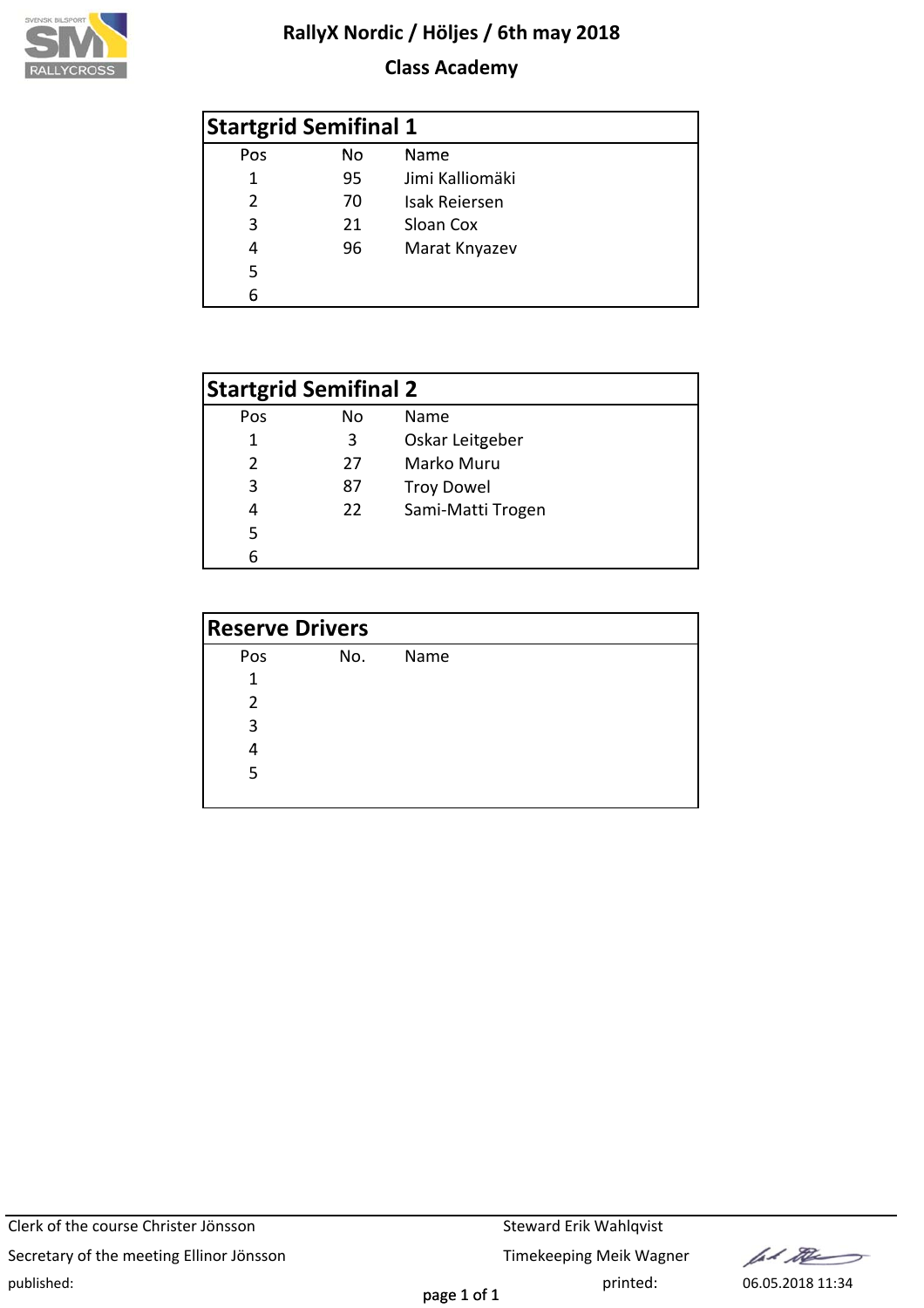

# **RallyX Nordic / Höljes / 6th may 2018 Results Semifinal 1 Class Academy**

| Pos | No.                  | <b>Driver</b>             | Club                      |      | Total Tm. | <b>Diff</b> | Lap <sub>1</sub> | Lap <sub>2</sub>         | Lap <sub>3</sub>         | Pts. |
|-----|----------------------|---------------------------|---------------------------|------|-----------|-------------|------------------|--------------------------|--------------------------|------|
|     |                      | Entrant                   | Car                       | Laps |           |             | Lap <sub>4</sub> | Lap 5                    | Lap6                     |      |
|     | 95                   | Jimi Kalliomäki           | FIN-                      | 5    | 4:16.545  |             | 58,237           | 49,182                   | 49,492                   | 6    |
|     | <b>SET Promotion</b> | <b>Renault Clio RS RX</b> |                           |      |           | 49,258      | 50,376           | $\overline{\phantom{a}}$ |                          |      |
| 2   | 21                   | Sloan Cox                 | NEZ-                      | 5    | 4:16.786  | 0.241       | 54,380           | 49,536                   | 49,094                   |      |
|     |                      | <b>SET Promotion</b>      | Renault Clio RS RX        |      |           |             | 49,783           | 53,993                   | $\overline{\phantom{a}}$ |      |
| 3   | 96                   | Marat Knyazev             | RUS-                      | 5    | 4:22.196  | 5.651       | 55,475           | 50,311                   | 53,353                   | 4    |
|     |                      | <b>SET Promotion</b>      | <b>Renault Clio RS RX</b> |      |           |             | 50,126           | 52,931                   | $\overline{\phantom{a}}$ |      |
|     | 70                   | <b>Isak Reiersen</b>      | SWE-                      | 5    | 4:23.394  | 6.849       | 55,767           | 53,283                   | 50,303                   |      |
| 4   |                      | <b>SET Promotion</b>      | <b>Renault Clio RS RX</b> |      |           |             | 50,173           | 53,868                   | $\overline{\phantom{a}}$ |      |

These results are provisional until the conclusion of any judicial and technical matters

Info:

Clerk of the course Christer Jönsson Steward Erik Wahlqvist Secretary of the meeting Ellinor Jönsson Timekeeping Meik Wagner published: printed: 06.05.2018 13:24

Drivers included: 4

fel the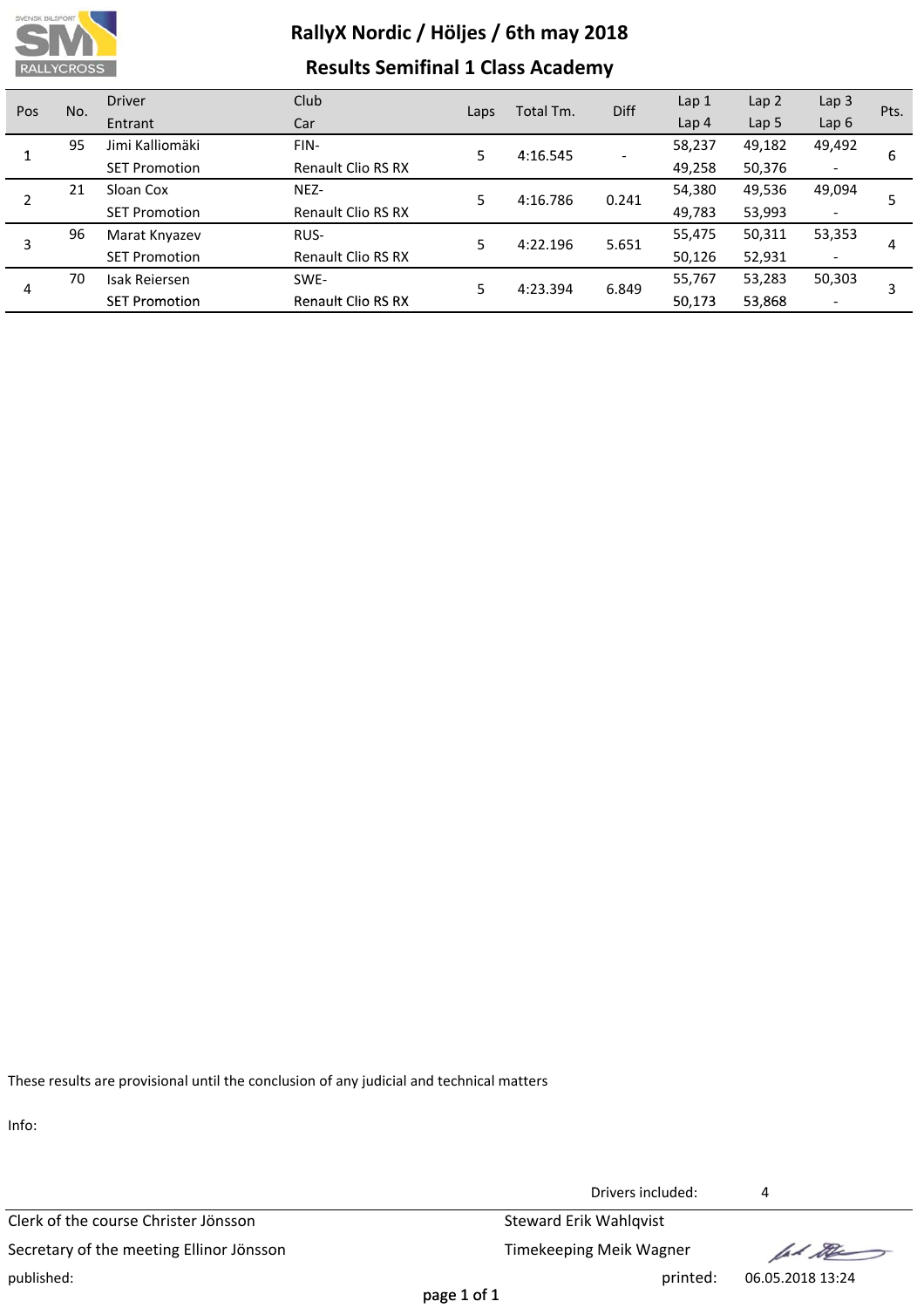

# **RallyX Nordic / Höljes / 6th may 2018 Results Semifinal 2 Class Academy**

| Pos     | No.                  | <b>Driver</b>             | Club                      |          | Total Tm. | Diff     | Lap <sub>1</sub> | Lap <sub>2</sub>         | Lap $3$                  | Pts. |
|---------|----------------------|---------------------------|---------------------------|----------|-----------|----------|------------------|--------------------------|--------------------------|------|
|         |                      | Entrant                   | Car                       | Laps     |           |          | Lap <sub>4</sub> | Lap 5                    | Lap6                     |      |
|         | 22                   | Sami-Matti Trogen         | FIN-                      | 5        | 4:17.045  |          | 53,813           | 49,508                   | 49,623                   | 6    |
|         | <b>SET Promotion</b> | <b>Renault Clio RS RX</b> |                           |          |           | 53,385   | 50,716           | $\overline{\phantom{a}}$ |                          |      |
| 87      | <b>Troy Dowel</b>    | AUS-                      | 5                         | 4:24.853 | 7.808     | 56,089   | 55,213           | 51,029                   |                          |      |
|         |                      | <b>SET Promotion</b>      | <b>Renault Clio RS RX</b> |          |           |          | 51,210           | 51,312                   | $\overline{\phantom{a}}$ |      |
| 3       | 3                    | Oskar Leitgeber           | POL-                      | 5        | 4:33.628  | 16.583   | 1:09,443         | 50,855                   | 50,541                   | 4    |
|         |                      | <b>SET Promotion</b>      | <b>Renault Clio RS RX</b> |          |           |          | 51,787           | 51,002                   | $\overline{\phantom{a}}$ |      |
| 27<br>4 | Marko Muru           | EST-                      | 5                         | 4:46.403 |           | 1:26,314 | 50,013           | 49,917                   |                          |      |
|         |                      | <b>SET Promotion</b>      | <b>Renault Clio RS RX</b> |          |           | 29.358   | 49,947           | 50,212                   | $\overline{\phantom{a}}$ |      |

These results are provisional until the conclusion of any judicial and technical matters

Info:

Clerk of the course Christer Jönsson Steward Erik Wahlqvist Secretary of the meeting Ellinor Jönsson Timekeeping Meik Wagner published: printed: 06.05.2018 13:32

Drivers included: 4

fel the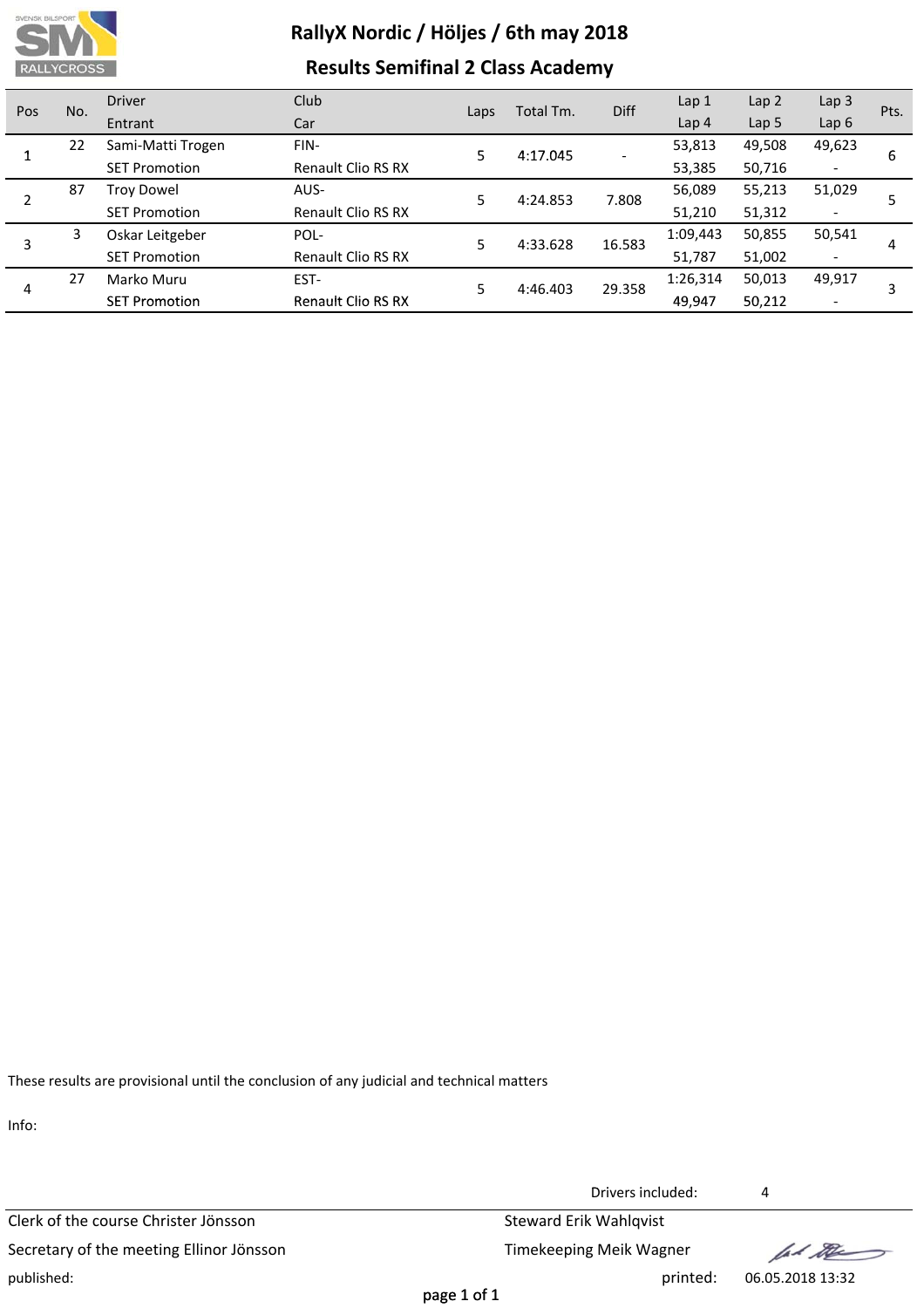

## **Class Academy**



| <b>Startgrid Final</b> |    |                   |  |  |  |  |
|------------------------|----|-------------------|--|--|--|--|
| Pos                    | No | Name              |  |  |  |  |
| 1                      | 95 | Jimi Kalliomäki   |  |  |  |  |
| 2                      | 22 | Sami-Matti Trogen |  |  |  |  |
| 3                      | 21 | Sloan Cox         |  |  |  |  |
| 4                      | 87 | <b>Troy Dowel</b> |  |  |  |  |
| 5                      | 3  | Oskar Leitgeber   |  |  |  |  |
| 6                      | 96 | Marat Knyazev     |  |  |  |  |

| <b>Reserve Drivers</b> |     |                      |  |  |  |  |
|------------------------|-----|----------------------|--|--|--|--|
| Pos                    | No. | Name                 |  |  |  |  |
| 1                      | 70  | <b>Isak Reiersen</b> |  |  |  |  |
| $\mathcal{P}$          | 27  | Marko Muru           |  |  |  |  |
| 3                      |     |                      |  |  |  |  |
| 4                      |     |                      |  |  |  |  |
| 5                      |     |                      |  |  |  |  |
| 6                      |     |                      |  |  |  |  |

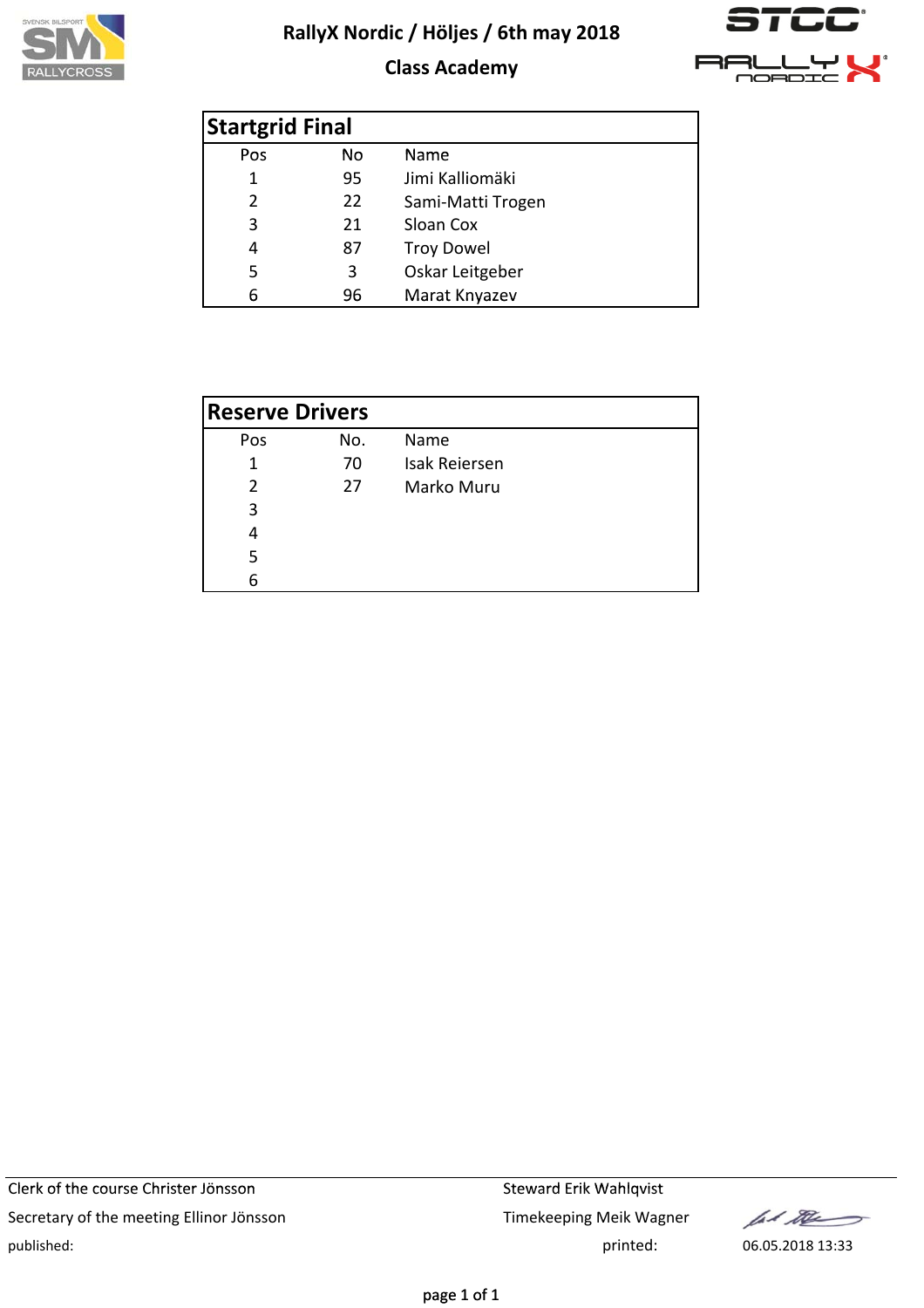

## **Results Final Class Academy**

| Pos | No.               | <b>Driver</b>        | Club                      | Laps     | Total Tm. | <b>Diff</b> | Lap 1            | Lap <sub>2</sub> | Lap <sub>3</sub> | Pts. |
|-----|-------------------|----------------------|---------------------------|----------|-----------|-------------|------------------|------------------|------------------|------|
|     |                   | Entrant              | Car                       |          |           |             | Lap <sub>4</sub> | Lap <sub>5</sub> | Lap6             |      |
|     | 95                | Jimi Kalliomäki      | FIN-                      | 5        | 4:14.012  |             | 53,105           | 48,810           | 48,777           | 8    |
|     |                   | <b>SET Promotion</b> | <b>Renault Clio RS RX</b> |          |           |             | 49,473           | 53,847           |                  |      |
|     | $22 \overline{ }$ | Sami-Matti Trogen    | FIN-                      | 5        | 4:14.257  | 0.245       | 53,935           | 48,722           | 48,579           | 5    |
|     |                   | <b>SET Promotion</b> | <b>Renault Clio RS RX</b> |          |           |             | 53,140           | 49,881           |                  |      |
| 3   | 21                | Sloan Cox            | NEZ-                      | 5        | 4:15.652  | 1.640       | 54,770           | 53,452           | 49,059           | 4    |
|     |                   | <b>SET Promotion</b> | <b>Renault Clio RS RX</b> |          |           |             | 49,217           | 49,154           |                  |      |
| 4   | 3.                | Oskar Leitgeber      | POL-                      | 5        | 4:17.425  | 3.413       | 55,238           | 49,572           | 49,423           | 3    |
|     |                   | <b>SET Promotion</b> | <b>Renault Clio RS RX</b> |          |           |             | 49,533           | 53,659           |                  |      |
| 5   | 87                | <b>Troy Dowel</b>    | AUS-                      | 5        | 4:20.650  | 6.638       | 56,445           | 50,089           | 53,489           |      |
|     |                   | <b>SET Promotion</b> | <b>Renault Clio RS RX</b> |          |           |             | 50,083           | 50,544           |                  |      |
| 6   | 96                | Marat Knyazev        | RUS-                      | $\Omega$ |           |             | 3,910            |                  |                  |      |
|     |                   | <b>SET Promotion</b> | <b>Renault Clio RS RX</b> |          |           |             |                  |                  |                  |      |

These results are provisional until the conclusion of any judicial and technical matters

Info:

Clerk of the course Christer Jönsson Steward Erik Wahlqvist Secretary of the meeting Ellinor Jönsson Timekeeping Meik Wagner published: printed: 06.05.2018 14:41

Drivers included: 6

fal the